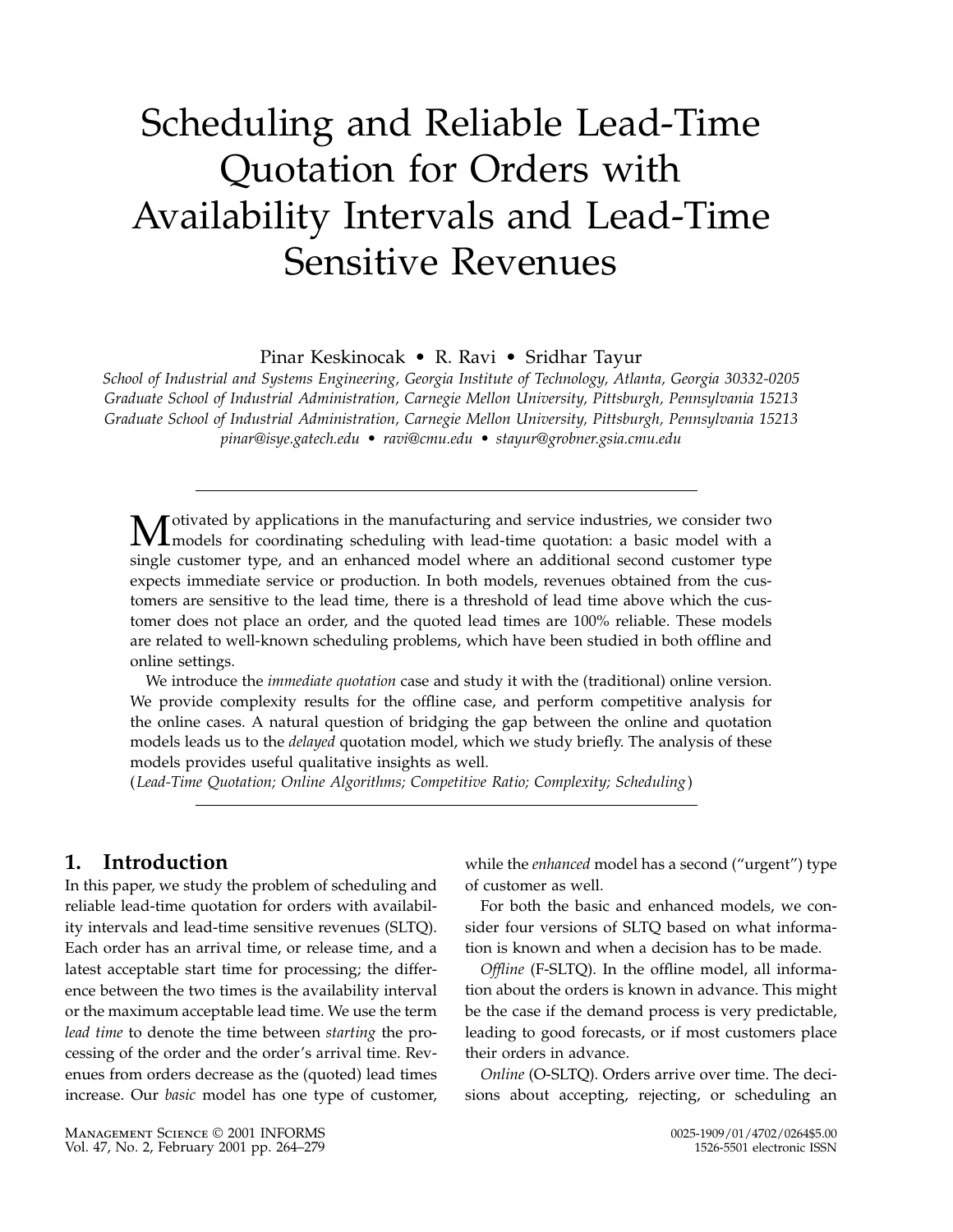order have to be made based only on the information about the orders that have arrived so far, without any knowledge of future orders. This would be the case if the demand is not known in advance, and if forecasting is very difficult. The decisions about an order can be made anywhere between the order's arrival time and latest acceptable start time. This is the traditional online version.

Quotation (Q-SLTQ). This is a stringent online model, in which the decision about accepting/ rejecting an order must be made and a lead time must be quoted immediately when the order arrives. The quoted lead times are 100% reliable, i.e., the processing of the order has to start within the quoted lead time.

Delayed Quotation (D-SLTQ). This is also a stringent online model, in which decisions about accepting/rejecting an order and lead-time quotation have to be made within  $q$  time units after the order arrives, where  $q$  is smaller than the maximum acceptable lead time. This model is between the online and the quotation models.

To be clear, O-SLTQ, Q-SLTQ, and D-SLTQ are all online, i.e., orders arrive over time and decisions are made without any knowledge of future orders. Any quotation algorithm is a delayed quotation algorithm, which in turn is a traditional online algorithm, and this is a one-way inclusion.

The offline model is studied by methods from mathematical programming. To evaluate the performance of algorithms for the three online models, we use competitive analysis (Sleator and Tarjan 1985). In a competitive analysis, an (deterministic) online algorithm A is compared to an optimal offline algorithm. An optimal offline algorithm knows all the information about the orders in advance and can serve them, obtaining the maximum possible total revenue. Given an instance I, let  $z_A(I)$  denote the total revenue obtained by using algorithm  $A$ , and let  $z^*(I)$  denote the revenue obtained by an optimum offline algorithm, for instance I. For maximization problems, we call an online algorithm c-competitive, if

$$
z^*(I) \le cz_A(I) + a
$$

for any instance I (see Borodin and El-Yaniv 1998 for a review of competitive online algorithms). The factor  $c$  is also called the *competitive ratio* of  $A$ .

Most of the previous research on the competitive analysis of online scheduling algorithms considers models similar to O-SLTQ, where the scheduling decisions about an order can be delayed; see Hall et al. (1996), Hoogeveen and Vestjens (1996), and Keskinocak (1998). In many cases, this delay has no bound as the orders do not have latest acceptable start or completions times. To the best of our knowledge, quotation models for scheduling problems have not received much attention within the context of competitive analysis. The importance of coordinating scheduling and quotation cannot be ignored in today's industrial supply-chain management. In fact, it is well accepted in many industries that accurate lead-time quotation is as important as cost and quality as a performance measure on which customers evaluate suppliers; see Handfield and Nichols (1999) and Stalk and Hout (1990).

There is additional value in studying the various versions, offline and online, in a unified manner. By comparing the online and offline models, we can evaluate the value of investing in improved information gathering and forecasting methods. Similarly, by comparing the quotation and delayed quotation models, we can analyze the benefits of delaying decisions for a while.

Summarizing, our contributions are the following. We model an important problem within the scheduling framework. We introduce the quotation version in the online setting. For the basic and enhanced models, we find competitive ratios for O-SLTQ, Q-SLTQ, and D-SLTQ. We briefly present some results on polynomially solvable instances of F-SLTQ. Our analysis also reveals interesting qualitative insights. We now briefly describe two applications that motivated this work.

## 1.1. Motivation

We are motivated by the following real-world applications. The issues that are described in these examples are typical in the industrial supply chains, where the customer is also a company, rather than an individual consumer.

Consider a company that produces and supplies customized rolls (tools in steel mills) to the rapidly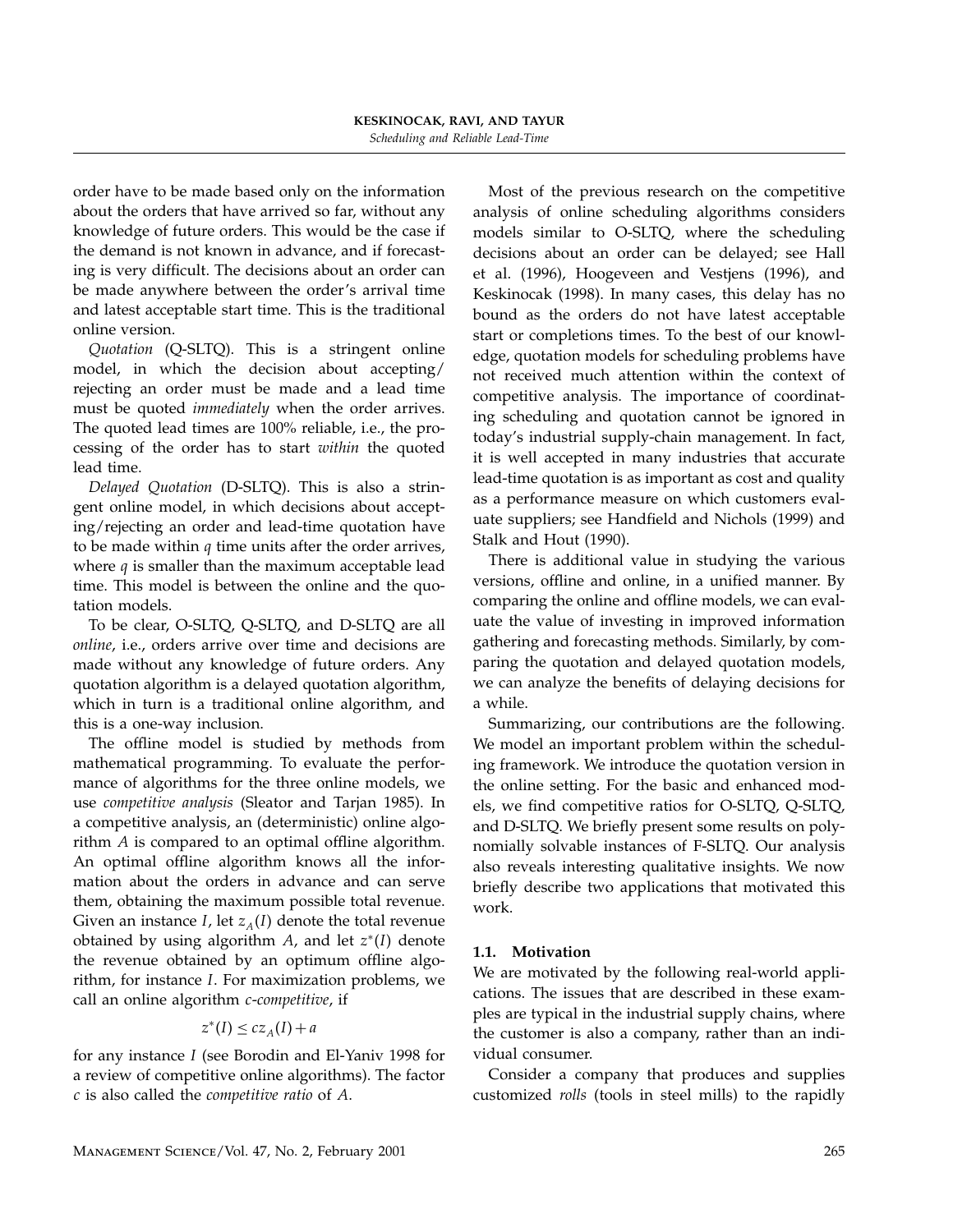growing segment of mini-mills worldwide that produce specialty steel. Because the roll-manufacturing processes are mature, and the production of the different variety of rolls requires similar technology, the processing times are nearly deterministic and, within each family of products, nearly equal. The key challenge in managing this business is thus not in manufacturing, but rather in the interface between manufacturing and customer service representatives (CSRs), the functional group that accepts orders and guarantees lead times to the customers who demand customized rolls and whose order process is not easily predictable. Because of the high variety of rolls differing in finish or diameter, no inventory is kept. Instead, the rolls are built to order. When an order arrives, a CSR quotes a lead time. For longer lead times, it is common practice to give price breaks, so as not to lose customers who have secondary options from where to obtain their rolls. In the past, CSRs have guaranteed lead times without taking into account the shop floor status, leading to, among other things, increased expediting, increased use of overtime, missing the promised due dates, and losing important customers. To remedy this situation, the firm has now decided to coordinate the interface between manufacturing and CSRs. Our model here was motivated to aid in this interface.

A similar problem exists at the customers of these roll-manufacturers as well. A specialty alloy division of a large company is a major producer and distributor of steel products and high-performance alloys for aerospace, automotive, electronics, and other industries worldwide. The division produces a large number of steel products to satisfy its customers' needs. Each product is produced by routing steel through a series of processing steps needed to give it the desired characteristics. One-third of production is made to stock, and two-thirds is made to order. With the current order inquiry process, the CSR can quote price, lead time, etc., immediately to the customer if that customer has placed the same order earlier. Otherwise, the response time can take anywhere from 24 hours to a week, depending on whether or not a new route must be created. Currently, only about 50% of the orders get quotes immediately upon arrival, and this company would like to provide quick response to more orders to improve customer service.

Similar examples exist in the automotive supply chains, in the construction industry, and in the paper industry, as well as in service companies that provide spare-part kits to customers (Stalk and Hout 1990). Many examples also abound at the individual consumer level: dry-cleaning services, obtaining university transcripts, rush orders for document services and package delivery. The models studied here have been motivated by projects and discussions at plants of General Electric (GE), ASKO, Sintermet, TRACO, and Blazer Diamond, among others.

## 1.2. The Models

Our basic model has a single customer type and is an appropriate model when the customer orders are similar to each other. Orders arrive over time, and  $r_i$ is the release time (earliest start time) or arrival time of order j. We assume that all arrival times are integers. Each order *j* has a processing time  $p_i = p$ , a maximum acceptable lead time  $l_i = l$ , and a penalty (or revenue that is lost)  $w_i = w$  for each unit of time the order waits before its processing starts. The function  $R(d)$ represents the net revenue for (quoted) lead time  $d$ , if the order is accepted. We concentrate on the following revenue function:

$$
R(d) = \begin{cases} (l-d)w & \text{for } d < l \\ 0 & \text{otherwise.} \end{cases}
$$
 (1)

In this revenue function, d denotes the lead time in the offline and online models, and the quoted lead time in the quotation and delayed quotation models. If  $d \ge l$ for an order, then the customer goes to another vendor. From the supplier's point of view, the supplier has the option of rejecting an order: If it is not possible or desirable to start processing a type  $i$  order within  $l - 1$  time units of its arrival (due to a busy schedule or in anticipation of future orders), there is no benefit in accepting the order. (Our results on alternative nonincreasing revenue functions can be found in Keskinocak 1997.)

In F-SLTQ and O-SLTQ, revenues from orders linearly decrease as the lead time increases. In Q-SLTQ and D-SLTQ, revenues linearly decrease as the quoted lead time increases. In Q-SLTQ and D-SLTQ, the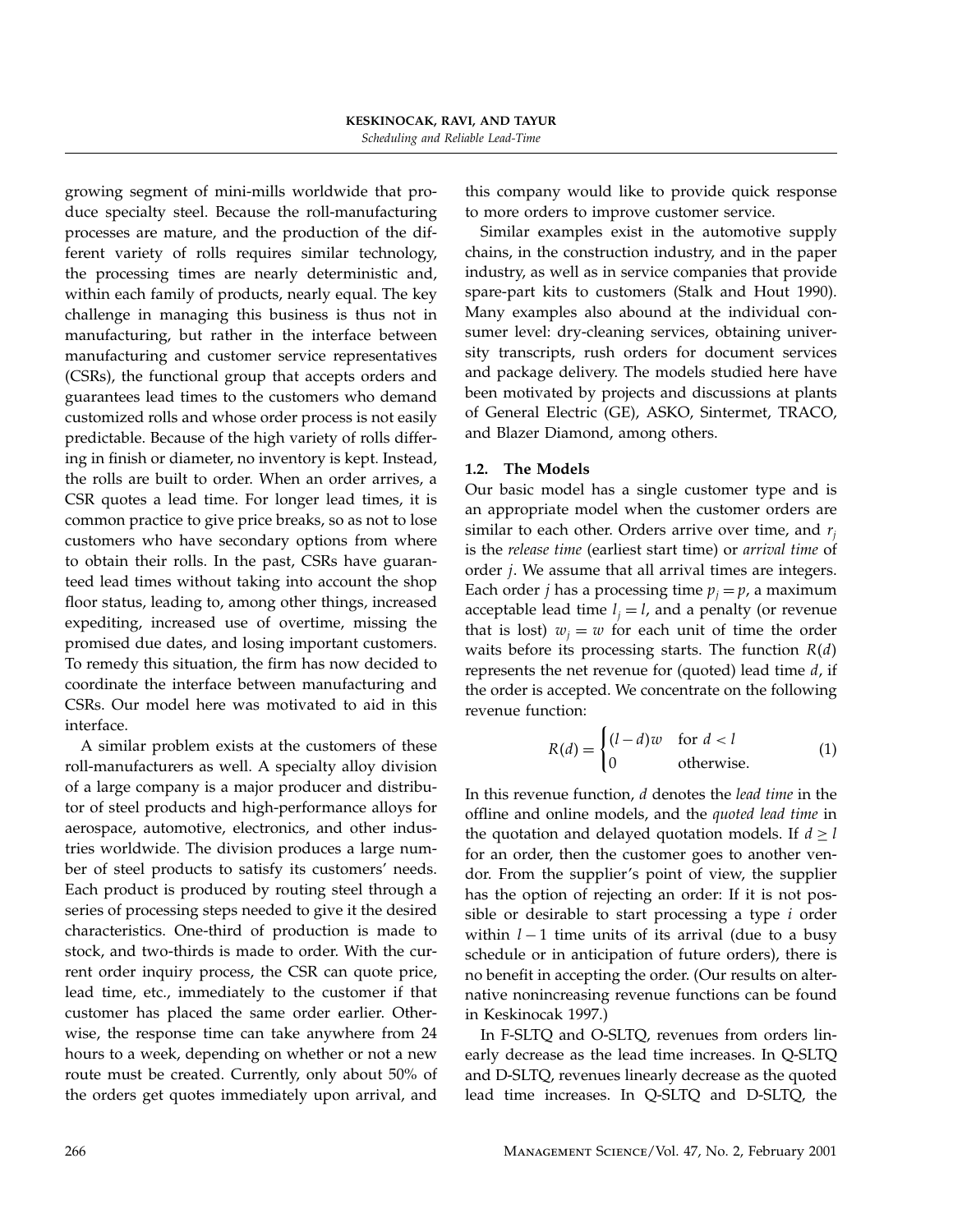| KESKINOCAK, RAVI, AND TAYUR       |
|-----------------------------------|
| Scheduling and Reliable Lead-Time |

| Table 1 | Summary of Results for O-SLTQ and Q-SLTQ |                                 |        |           |                                      |
|---------|------------------------------------------|---------------------------------|--------|-----------|--------------------------------------|
| Section | Topic                                    | Online                          |        | Quotation |                                      |
|         |                                          | LВ                              | UB     | LB        | UB                                   |
| 2.1     | Basic model, $p = 1$                     |                                 |        | 1.5       | 1.618                                |
| 2.2     | Basic model, $p > 1$                     | $\sqrt{2}$                      | 1.618  | 1.5       | 1.618                                |
| 3.1     | Enhanced model, $p = 1, w < l$           | 1.28                            | 1.618  | 1.5       | $max{1 + \frac{w}{i}, 1.755}$        |
| 3.1     | Enhanced model, $p = 1, w \ge l$         |                                 |        |           | 2.35                                 |
| 3.2     | Enhanced model, $p > 1$                  | $max\{\sqrt{2}, \frac{w}{l}\}\$ | $\ast$ | $\ast$    | $max\{\sqrt{2}, 1.755\frac{w}{l}\}\$ |
|         | DLTQ, basic model, $p = 1$               |                                 |        |           | min{1.618, $\frac{1}{1 \cdot s^2}$ } |
|         | DLTQ, enhanced model, R'                 |                                 |        | W/        | $1/\alpha$ (if $q_i \geq p-1$ )      |

quoted lead times are 100% reliable, i.e., once a lead time is quoted, the promised product or service has to be started within the quoted lead time. (Note that in Q-SLTQ and D-SLTQ, although lead times must be quoted immediately and within  $q$  time units after an order arrives, respectively, the actual start time for processing can be decided later, any time within the quoted lead time. In some cases, the actual lead time may be shorter than the quoted lead time; however, the revenues are always based on the quoted lead time.) If an order is accepted, its processing must be completed without interruption, i.e., preemption is not allowed. Our objective is to schedule the orders and quote lead times to maximize the total revenue. Our models incorporate, through simplifying assumptions, many features present in the real-world situations that motivated this work.

The enhanced model adds a second type of customer to the basic model. This is motivated by our observations that in some cases there is an urgent customer class in addition to the normal customer type. Urgent orders require very short lead times, whereas normal orders can tolerate relatively longer lead times. We model urgent orders as Type 1, which must be processed immediately upon acceptance  $(l_1 = 1)$ . The normal orders are modeled as Type 2, which can wait up to a deadline  $(l_2 > 1)$  before their processing starts. Also, urgent orders have a higher unit revenue compared with normal orders ( $w_1 \geq w_2$ ). Orders within each type have equal processing times, equal maximum acceptable lead times, and equal penalties.

In all models, we assume that there is a single machine or server. Note that SLTQ (with multiple types of customers) generalizes the wellknown scheduling problem of minimizing the sum of weighted completion times subject to release times (Keskinocak 1997), denoted by  $1|r_j|\sum w_j C_j$  (see Graham et al. 1979 for a taxonomy of scheduling problems).

#### 1.3. Summary of Results

Our main focus is on O-SLTQ and Q-SLTQ, and the results are summarized in Table 1. The special case of  $p = 1$  (unit-length orders) provides a building block for the general  $p$  case, and so is studied first within each model. LB denotes the lower bound and UB denotes the upper bound on the competitive ratio of online and quotation algorithms. We construct instances (with "cruel" adaptive adversaries, where at each time the adversary knows all the actions taken by the online algorithm so far and, based on this knowledge, constructs the worst possible input of arrivals so as to maximize the competitive ratio) to show the lower bounds. We provide algorithms, with analysis, to show the upper bounds. For a quotation LB entry by "\*", we can substitute the online lower bound for that problem. Similarly, for an online UB entry "\*", we can substitute the quotation upper bound for that problem.

Recall that D-SLTQ bridges the gap between O-SLTQ and Q-SLTQ. The results on D-SLTQ are discussed briefly in §4. Our results on polynomially or pseudopolynomially solvable instances of F-SLTQ (offline case, with  $m$  types of orders) are summarized in Table 2;  $L = max_i \{l_i\}$  stands for the maximum acceptable lead time and  $n$  stands for the number of orders in the problem. A blank box in Table 2 means that this aspect can be arbitrary. We do not discuss F-SLTQ in depth here because of space considerations,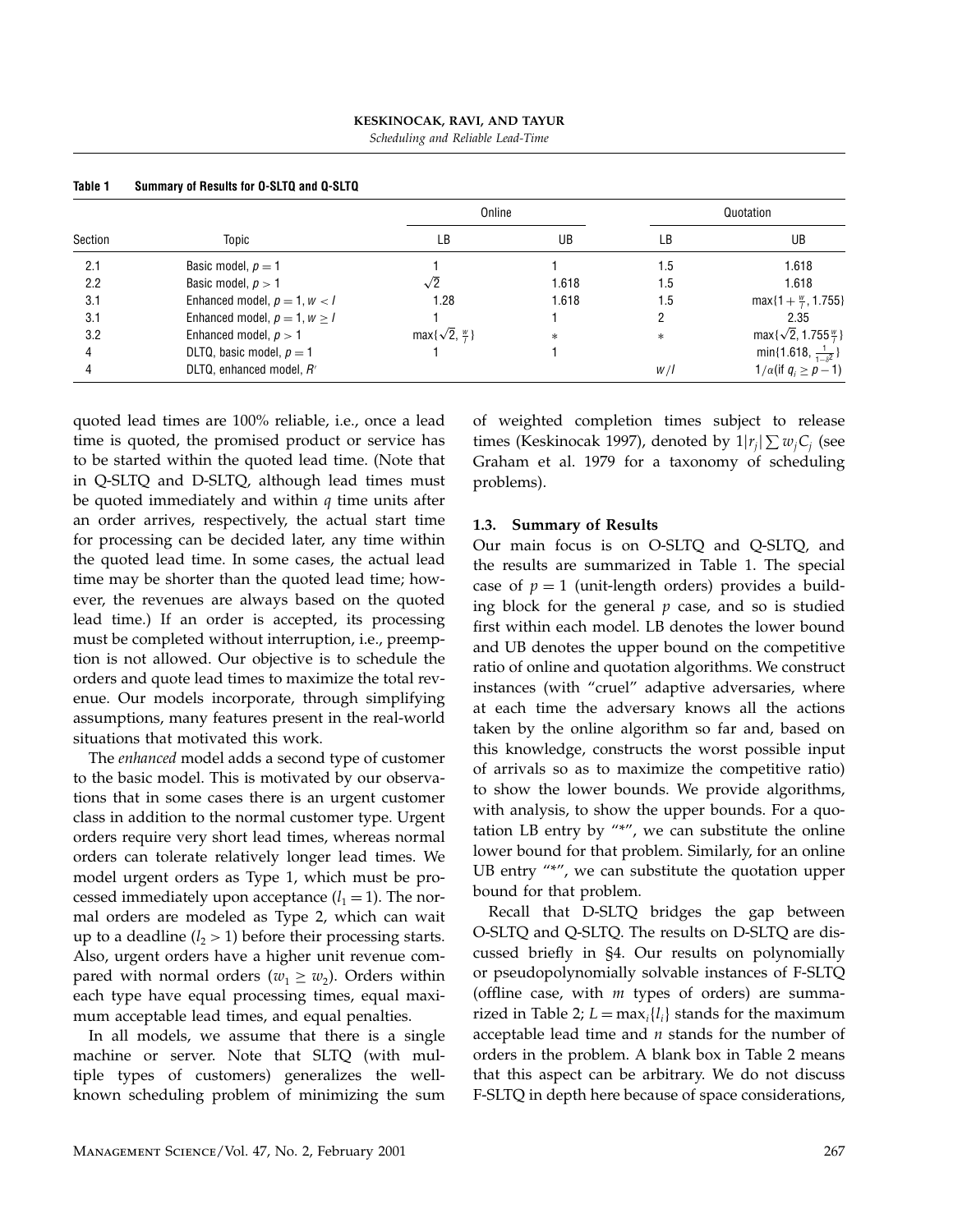| $r_i$ | $p_i$ |                      | W,    | Result        |
|-------|-------|----------------------|-------|---------------|
| equal |       | equal                | equal | $O(n \log n)$ |
|       | equal |                      | equal | $O(n^6)$      |
|       |       | $l_i \leq p_i + p_i$ |       | $O(n^2L^2)$   |
|       |       |                      |       | $O(n^6)$      |
| equal | equal |                      |       | $O(n^6)$      |
|       |       |                      |       |               |

Table 2 Polynomially Solvable Cases of F-SLTQ

as well as to retain a focus on the three online cases; see Keskinocak (1997) for details.

#### 1.4. Some Qualitative Insights

Some insights we gain by studying and comparing the offline, online, quotation, and delayed quotation models follow.

1. SLTQ is similar to, but more difficult than, some well-known scheduling models. We show that O-SLTQ is quantifiably harder than the online version of  $1|r_j, p_j = 1| \sum w_j C_j.$ 

2. Comparing O-SLTQ with F-SLTQ. In some cases, online scheduling decisions can be made quite efficiently with good performance guarantees, and sometimes optimally. Thus, in these situations we do not require advance information about future demand.

3. Comparing Q-SLTQ with O-SLTQ. Our results also show that the quotation version, where we have to make decisions immediately when an order arrives, can be much harder than the traditional online version. So, the difficulty does not only lie in not knowing the demand, but in how soon we have to make a decision when an order arrives.

4. How to manage quotation. To obtain high revenues, we need to reserve capacity—equivalently, leave space—for future orders, even if there is only a single type of orders.

5. The enhanced model requires a different strategy than the basic model. In the case of two types of customers, we need to reserve capacity in two different ways: (1) We don't promise capacity beyond a certain number of periods from now, and (2) within the periods we promise capacity, we reserve some capacity for highmargin customers. In contrast, in the single-type case, it is sufficient not to promise capacity after  $\alpha l$  periods, where  $l$  is the maximum acceptable lead time of an order (but not reserve space in the first  $\alpha l$  periods).

6. Comparing D-SLTQ with Q-SLTQ. Partially delaying the quotation decision can improve performance significantly. We are able to quantify the improvement, as well as show results that indicate a continuous improvement as delay increases for our basic model.

7. Sometimes the delay in D-SLTQ has to be significant. We show a threshold rule for the enhanced model: After a certain delay, there is significant benefit.

An example of a real-world implementation where the insights obtained here have been used is in a laminate plant where quoting accurate lead times and coordinating them with scheduling was central to the plant management strategy. In one of the product lines ("the rigid line"), the basic model studied here was considered appropriate as the 10 main customers that accounted for over 80% of the demand were nearly homogeneous. The availability interval was 3 weeks, set by industry standards. Based on our models, the laminate manufacturer negotiated with the customers a maximum of 1-week delay in quotation. In another product line ("the multilayer line"), where the enhanced model was considered appropriate, the manufacturer did not negotiate strongly for a delay in quotation as it was not possible to delay the quotation to the point where significant benefits could be realized. Furthermore, the order entry group that quotes lead time now uses the schedule information when deciding on the lead time, in a D-SLTQ setting for rigid line and a Q-SLTQ setting for the multilayer line. For low-volume, low-margin customers, the O-SLTQ model is appropriate, whereas for replenishing their own warehouses (since reliable forecasts are available) F-SLTQ is appropriate. The details of the implementation, along with other plant improvement activities such as maintenance, work force scheduling and reorganization, quality programs, and product redesign, are described in Tayur (1998).

#### 1.5. Literature Review

Most of the literature in machine-scheduling problems focuses on sequencing decisions only (see Pinedo 1995 for a review on machine-scheduling problems), assuming that the due dates are preset and/or there is no availability interval (there may be a release time, but usually there is no latest start or com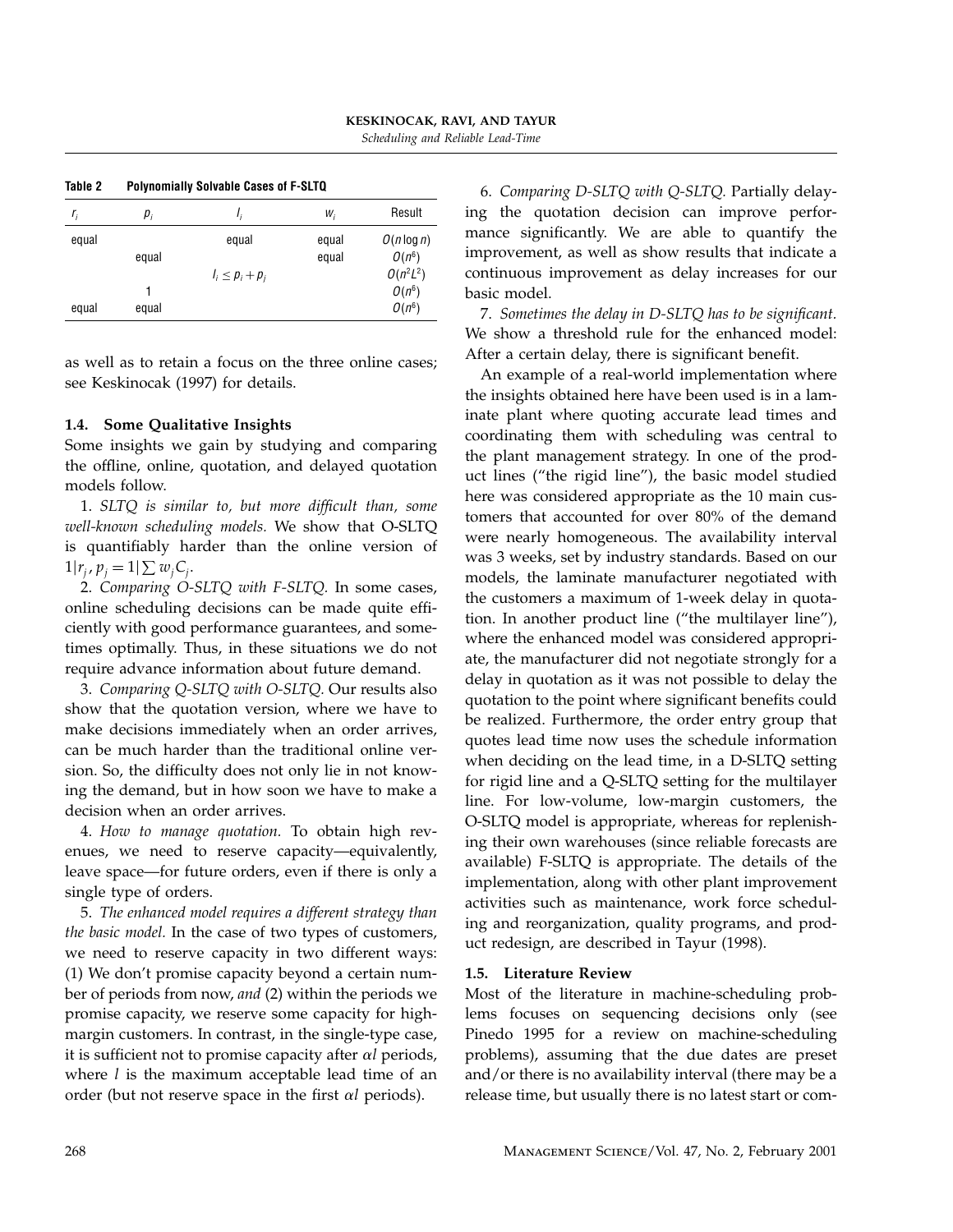pletion time). Minimizing (weighted) tardiness, number of tardy jobs, lateness, flow times, and completion times are among common objectives. Once the due dates are set, different rules are used for sequencing, such as earliest due date, minimum slack, and critical ratio (Baker 1984). In contrast, we consider the combined problem of due date setting and scheduling, where we need to quote a due date and then schedule an order to ensure that it is completed before the quoted due date.

Combined due date setting and sequencing problems are considered in Baker and Bertrand (1981, 1982), Bertrand (1983), Bookbinder and Noor (1985), Conway (1965), Elion and Chowdhury (1976), Miyazaki (1981), Ragatz and Mabert (1984), and Weeks (1979), where the performance of different rules are compared via simulation. Analytical procedures are discussed in Chand and Chhajed (1992), Cheng (1984), Duenyas (1995), Seidman et al. (1981), Seidman and Smith (1981), Kapuscinski and Tayur (1997), and Wein (1991). In all of these papers it is assumed that the customer will place an order no matter how late the quoted due date is. In our model, we assume that each order is available for processing within a certain time interval and an order will be lost if it is not processed within its interval of availability. See Cheng and Gupta (1989) for a review of scheduling research involving due date determination decisions.

A variant of SLTQ is scheduling of intervals (SOI), where  $l = 1$  for all the orders. The online case is studied in Faigle and Nawijn (1994) and Woeginger (1995), and the offline version is considered in Arkin and Silverberg (1987). Another variant of F-SLTQ is studied in Hall and Magazine (1994), where  $R_i(d)$  is a positive constant, say  $K_i$ , if  $d \leq l_i$ , and zero otherwise.

## 1.6. Organization

The paper is organized as follows. In §2, we study the basic model with single customer type, first with unitlength orders followed by the case of nonunit-length orders. In §3, we study the enhanced model with two customer types, first with unit-length orders followed by nonunit-length orders. In §4, we study the delayed quotation problem. We conclude in §5. Some of the proofs are presented in the appendix for improved readability.

## 1.7. Preliminaries

We define some terms that are frequently used in the paper.

Let  $\sigma$  denote the schedule generated by an online (quotation) algorithm. To do the competitive analysis, it is sometimes convenient to divide  $\sigma$  into "phases" where each phase consists of a sequence of consecutively scheduled orders. Phase *i* starts at time  $t_i$ , if the following conditions hold:

1. An order is scheduled to time  $t_i$  and the arrival time of that order is also  $t_i$ .

2. All the accepted orders that arrived before  $t_i$  are processed before  $t_i$  (i.e., no more accepted, but not yet processed, orders).

Let  $B_i$  denote the ordered set of orders scheduled in phase *i*. Note that the orders in  $B_i$  are served consecutively, and there may be some idle time after the last order in  $B_i$  before the next phase starts. Let  $t'_i$  be the completion time of the last order in  $B_i$ . Let  $z_i^*$  be the maximum revenue one could make from the orders that arrived in phase  $i$  and  $z_i$  be the revenue made by the algorithm.

# 2. Basic Model

## 2.1. Online and Quotation Results for the Basic Model with Unit Processing Times

Consider the following algorithm. $<sup>1</sup>$ </sup>

Algorithm O-HRR (Online Highest Remaining Revenue). Whenever the machine is idle and there are orders available for scheduling, pick an order  $j$  with the largest remaining revenue (denoted by  $rem_i(t)$  if we are in time t) and schedule it next. In case of ties, choose the order with the largest  $w_i$ .

We first show that Algorithm O-HRR is an optimum algorithm for O-SLTQ when we have unitlength orders. (Thus, LB and UB are both equal to 1.) We then show a lower bound of 1.5 for the competitive ratio of any algorithm for Q-SLTQ with unit-length orders. Thus, we show that even in this special case, online quotation algorithms are

 $1$  We use the first letter of the algorithm name as O and Q to denote online and quotation algorithms, respectively.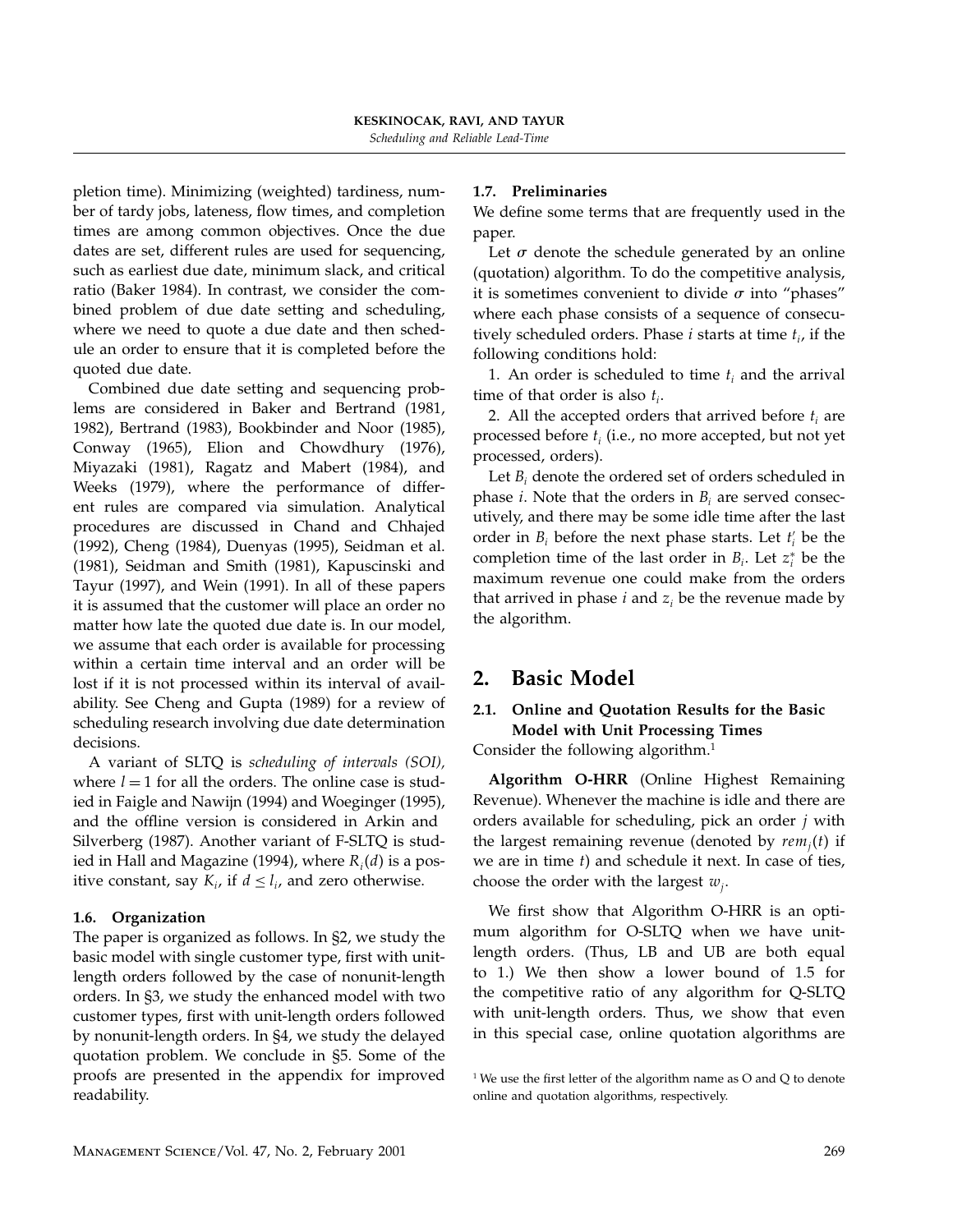quantifiably harder to design than traditional online algorithms.

We present an online quotation algorithm (called Q-FRAC) with competitive ratio at most 1.618 for Q-SLTQ with unit-length orders. We provide an example to show that our analysis about the performance of this algorithm is tight.

Our first proposition follows the standard pairwise interchange argument.

## PROPOSITION 1. Algorithm O-HRR is optimal for the basic model with unit-length orders.

The result of Proposition 1 implies that for the basic model with unit-length orders, an online algorithm that does not have any information about future orders is as good as an optimum offline algorithm that knows all the data in advance. This is because when we commit capacity, we do so only for one unit of time and we have all the information we need. Next, we see that quotation (the Q-SLTQ version), in contrast, can benefit from more information.

To see the basic trade-off in quotation decisions, let us consider the following scenario. Suppose that in some period, part of our future capacity is already reserved for the orders that arrived earlier, and a new order arrives. Even if we quote the shortest possible lead time for the newly arrived order, the revenue we will get from this order is not going to be too high. If we accept this order, we will further utilize our capacity (for a low revenue). If new orders arrive in the future (which could give us higher revenue provided that we can quote short lead times) we may not be able to quote short lead times for those orders. On the other hand, if we do not accept this order now, we lose the revenue from this order. If we do not receive enough orders in the future, we may end up with unutilized capacity.

Based on the above, we create an instance to show a lower bound on the competitive ratio of quotation algorithms for Q-SLTQ.

PROPOSITION 2. The competitive ratio of any quotation algorithm for Q-SLTQ with unit-length orders is at least 1.5.

PROOF. Consider an instance where  $l = 2$  and  $w = 1$ . At time 0, the machine is available and two orders arrive. Any optimal algorithm should schedule one of these orders to time 0. If the algorithm rejects the second order, no more orders arrive, so we have  $z^*/z = 3/2 = 1.5$ . If the algorithm decides to accept the second order, then this order must be scheduled to time 1. In this case, two orders arrive at time 1. One of them is lost, because the machine is busy at time 1. In general, if the algorithm accepts the second order, which arrived at time  $t$ , it must be scheduled to time  $t+1$  and two more orders arrive at time  $t+1$ . If the algorithm rejects the second order at time  $t$ , no more orders arrive. Suppose that the algorithm rejected the second order at  $t \geq 1$ . We have  $z = 2 + t$ and  $z^* = 2(t+1) + 1 = 2t + 3$ .  $z^*/z \ge 5/3$  for  $t \ge 1$ . Hence,  $z^*/z \ge 1.5$  for  $t \ge 0$ .  $\Box$ 

Thus, the fact that we have to commit capacity at the time an order arrives makes the problem harder. We now complement this lower bound of 1.5 with an upper bound, by analyzing the following algorithm.

Algorithm Q-FRAC (Quotation-FRACtio-nal revenue). Choose  $0 < \alpha < 1$ . At time t, schedule each order to the earliest available position, only if a revenue of at least  $\alpha l$  can be obtained. Reject all the other orders that arrived at time t.

The main idea of Algorithm Q-FRAC is to accept orders only if they yield a certain fraction  $(\alpha)$  of the maximum possible revenue  $(l$  in this case), so as to reserve capacity for orders that may arrive at a later time and bring more revenue. If we think of the next l time periods as our planning window, this means that we can promise our capacity for the first  $(1 \alpha$ )l periods of the planning window, but we should keep the capacity of the last  $\alpha l$  periods free for future orders. Our analysis chooses the value of this fraction to optimize the worst-case performance.

THEOREM 1. If  $\alpha = 0.618$ , then Algorithm Q-FRAC has competitive ratio  $z^*/z \leq 1/\alpha = 1.618$  for the case of single type unit-length orders.

PROOF. Consider an arbitrary phase *i*. (Refer to § 1.7 for definition and associated notation.) Note that for any order accepted by the algorithm, we get a revenue at least  $\alpha$ l. We consider two cases:

Case 1.  $t'_{i} - t_{i} \leq (1 - \alpha)l$ . In this case, we have exactly  $k = t'_{i} - t_{i}$  arrivals during the time interval  $[t_{i}, t_{i+1})$ , and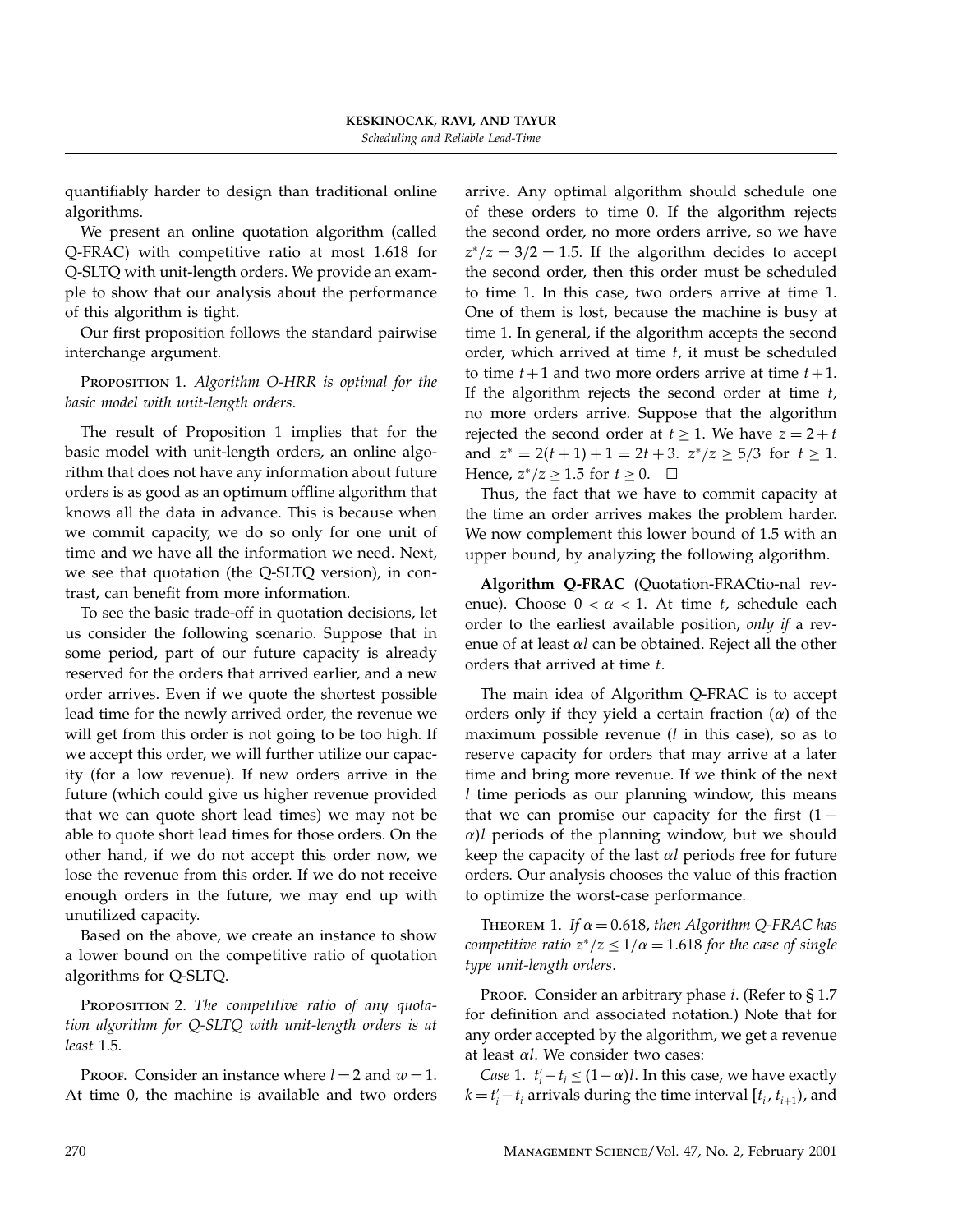the maximum possible revenue one can get is  $kl$ . By the choice of the algorithm, we get revenue at least  $k\alpha l$  for this time interval.

Case 2.  $t'_i - t_i > (1 - \alpha)l$ . By the choice of the algorithm, we cannot have any arrivals between  $t'_{i}$  – (1 –  $\alpha$ )l and  $t_{i+1}$ . The revenue we get during the interval  $[t_i, t'_i)$  is at least

$$
z_i \geq \frac{l(l+1)}{2} - \frac{\alpha l(\alpha l - 1)}{2} + \alpha l(t'_i - t_i - (1 - \alpha)l).
$$

The first two terms of the right-hand side above give us a lower bound for the revenue of the first  $(1 - \alpha)$ l orders scheduled in B<sub>i</sub> (if they all arrived at time  $t_i$ ). The last term gives a lower bound for the revenue of the remaining orders. By rearranging terms, we have

$$
z_i \geq \frac{(l-\alpha)^2}{2}l^2 + \frac{(1+\alpha)}{2}l + \alpha l(t'_i - t_i).
$$

The maximum revenue  $z_i^*$  one can get from the arrivals in  $[t_i, t'_i)$  is

$$
z_i^* \le l(t_i'-t_i-(1-\alpha)l) + \frac{l(l+1)}{2}.
$$

During  $[t_i, t'_i - (1 - \alpha)l]$ , the maximum revenue one can get is  $l(t'_{i} - t_{i} - (1 - \alpha)l)$ , hence the first term of the right-hand side above. Because there are no arrivals between  $t'_{i}$  –  $(1 - \alpha)l$  and  $t_{i+1}$ , the maximum revenue one can get between  $t'_{i}$  –  $(1-\alpha)l$  and  $t_{i+1}$  is  $l(l+1)/2$ , which is the second term of the right-hand side above. By rearranging terms, we have

$$
z^* \le l(t'_i - t_i) + \left(\alpha - \frac{1}{2}\right)l^2 + \frac{l}{2}.
$$

To balance the requirements of the two cases, we set

$$
\frac{\alpha - \frac{1}{2}}{\frac{(1-\alpha)^2}{2}} = \frac{1}{\alpha}
$$

and obtain  $\alpha = 0.618$ . Thus, for  $\alpha = 0.618$  the ratio  $z_i^*/z_i$  is at most  $1/\alpha = 1.618$  for any phase *i*, implying that the competitive ratio of this algorithm is at most  $1/\alpha$ .  $\Box$ 

Our first example shows that our analysis of Algorithm Q-FRAC is tight.

Example 1. Consider the case where all the orders are Type 2. At time 0, l orders arrive. At time  $t, t =$  $1, \ldots, n$ , only one order arrives. For very large  $n >> l$ , the optimum solution is to schedule only one order at each time, to obtain a total revenue  $z^* = nl$ . The preceding algorithm will schedule at time 0  $(1 - \alpha)l$ orders to the first  $(1 - \alpha)$  periods, and then the order that arrives at time t will be scheduled to time  $t+(1−$  $\alpha$ )l,  $t = 1, \dots, n$ . The revenue of this schedule is

$$
z = \frac{(1 - \alpha)^2}{2}l^2 + \frac{(1 + \alpha)}{2}l + \alpha ln.
$$

The ratio  $z^*/z$  approaches  $1/\alpha$  for large *n*.

### 2.2. Online and Quotation Results for the Basic Model with Nonunit Processing Times

In contrast to the optimal performance of O-HRR for unit processing times, we show a lower bound of  $\sqrt{2}$ for the competitive ratio of any online algorithm for O-SLTQ in case of nonunit processing times. (Thus, the nonunit processing time case is harder than the unit-length case for O-SLTQ.) In this setting, there is an incentive to invest in better forecasting or obtaining advance information about orders. On the other hand, for Q-SLTQ, the upper bound carries over to this case from the  $p = 1$  case. This indicates that Q-SLTQ does not get harder because of nonunit processing times. (The lower bounds always carry over from O-SLTQ to Q-SLTQ.)

PROPOSITION 3. If  $p > 1$ , then the competitive ratio of any online algorithms for  $O-SLTQ$  is at least  $\sqrt{2}$ .

PROOF. Consider an instance with  $l = p$ . The machine is free at time 0, and an order arrives. Because all the orders are of the same type and because the machine is free at time 0, any good online algorithm should start processing this order immediately. If the processing of this order starts later, this will not only decrease the revenue one can obtain from this order, but may also delay the processing of other orders that might arrive later. At time  $t = (\sqrt{2} - 1)l$  another order arrives. If the algorithm decides to reject this order, no more orders arrive and we have

$$
z^*/z = \frac{l + l(\sqrt{2-1})}{l} = \sqrt{2}.
$$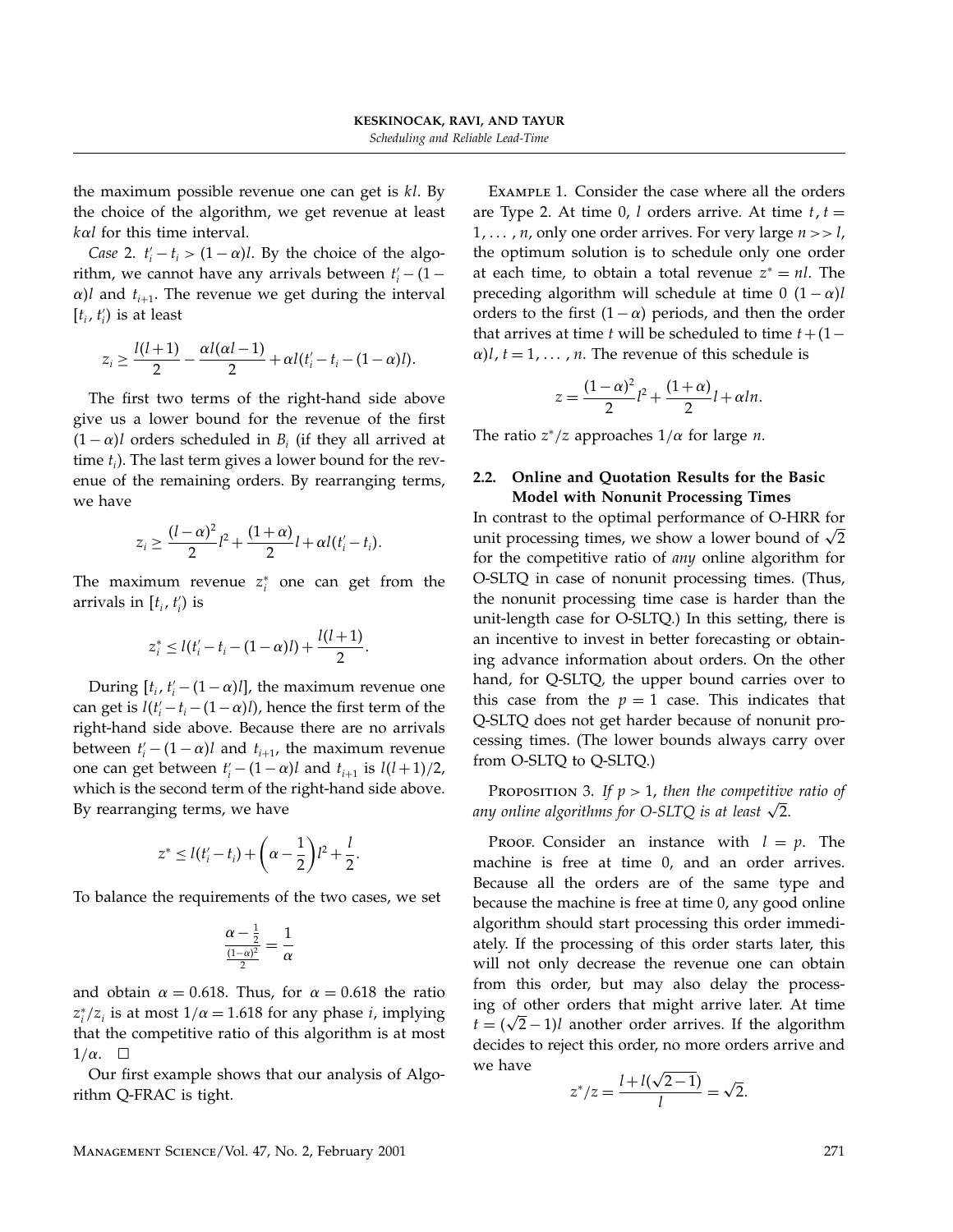If the algorithm accepts this order, it will start processing it at some time  $t \ge p$ . Then, at time  $p + 1$ another order will arrive (and can make revenue at most 1, since it can be scheduled only after the current order's processing is completed). In this case  $z \leq$  $l+1+l(\sqrt{2}-1)$ ,  $z^* = 2l$  and  $z^*/z \ge \sqrt{2}$  for large l.  $\square$ 

PROPOSITION 4. If  $p > 1$ , then the competitive ratio of any quotation algorithm for Q-SLTQ is at least 1.5.

PROOF. The proof is similar to the proof of Proposition 2 and can be constructed by using an instance where  $p = 2$  and  $l = 4$ . We skip the details.  $\Box$ 

THEOREM 2. If  $\alpha = 0.618$ , then Algorithm Q-FRAC has competitive ratio  $z^*/z \leq 1/\alpha = 1.618$  for single type with  $p > 1$ .

The proof of Theorem 2 is similar to the proof of Theorem 1. We skip the details.

In summary, O-SLTQ is more difficult than F-SLTQ only when  $p > 1$  (and so can benefit from information), while Q-SLTQ is hard primarily because of when a decision has to be made.

# 3. Enhanced Model

Recall that in the enhanced model there are two types of customers—an urgent type who would like the product immediately, and a normal type whose availability window is longer.

First we study the case where all the orders have unit processing times. Without loss of generality we assume that there is at most one Type 1 arrival (urgent type) in each time period and that  $w_1 = w \ge 1$  and  $w_2 = 1$ . Let  $l_1 = 1$  and  $l_2 = l$ . Note that the maximum revenue one can make from a Type 1 order is  $w$  and the maximum revenue one can make from a Type 2 order is  $l$ . We distinguish between the cases  $w < l$  and  $w \geq l$ .

•  $w < l$ . The lower bound for O-SLTQ is 1.2808. The lower bound on Q-SLTQ is 1.5. This indicates that Q-SLTQ may be harder than O-SLTQ. We present an online algorithm for O-SLTQ with competitive ratio 1.618. We also present a quotation algorithm with competitive ratio at most max $\{1+(w/l), 1.755\} \leq 2$ . We use techniques similar to those applied in the basic model; the algorithms are a hybrid of the earlier idea

of scheduling an order only if it yields at least a certain fraction of the maximum revenue (like Algorithm Q-FRAC), along with the idea of scheduling the more profitable type of order first.

•  $w \geq l$ . We show that Algorithm O-HRR is an optimum online algorithm for O-SLTQ. We show that any quotation algorithm must have competitive ratio of at least 2. We present a quotation algorithm for Q-SLTQ with competitive ratio of at most 2.3524. Here, we use an interesting new idea of scheduling the less profitable orders by leaving evenly spaced gaps to allow for scheduling of the more profitable orders with shorter deadline, should they arrive later.

## Online version, O-SLTQ.

The following propositions show that when  $p = 1$ , the online version of the enhanced model is harder than the corresponding basic model only if  $w < l$ . This is because when  $w \geq l$  and an urgent order arrives, it is optimal to schedule it, and, if it does not arrive, then scheduling the normal orders based on remaining revenue is optimal (since the commitment of capacity is only one time unit). In the  $w < l$  case, however, the static priority of urgent orders over normal orders is neither immediate nor optimal.

PROPOSITION 5. If  $w \geq l$ , then Algorithm O-HRR is optimal for the enhanced model with unit-length orders.

PROPOSITION 6. Any online algorithm for O-SLTQ has competitive ratio at least 1.2808 if  $w < l$ .

Consider an algorithm that gives priority to the jobs with largest unit revenue, instead of largest remaining revenue.

Algorithm O-HUR (Online Highest Unit Revenue). Whenever the machine is idle and there are orders available for scheduling, pick an order  $j$  with the largest  $w_i$  and schedule next. In case of ties, choose the order with the largest  $rem<sub>i</sub>(t)$ .

One can see that O-SLTQ is harder than the online version of  $1|r_j, p_j = 1| \sum w_j C_j$  by noting that Algorithm O-HUR finds the optimum solution for the latter problem while any online algorithm for O-SLTQ has competitive ratio of at least 1.2808, even if there are only two types of orders.

We now find an upper bound for the case  $w < l$ . Consider the following algorithms.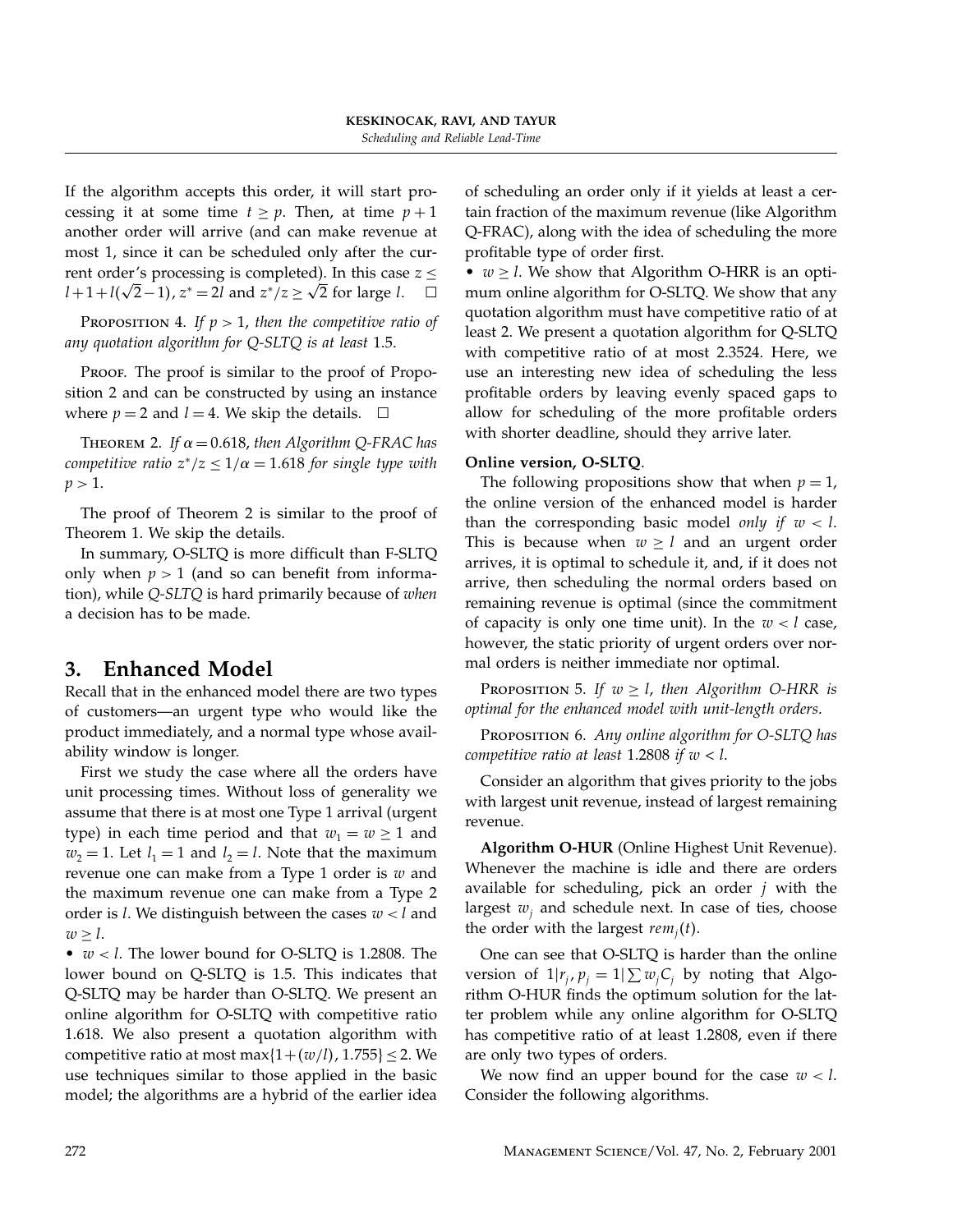Algorithm O-1HRR (Online 1-first then O-HRR). If a Type 1 order is available at time  $t$ , schedule that order. Otherwise, schedule an order with the largest remaining revenue.

Algorithm O-HYBRID. Let  $\alpha = (\sqrt{5-1})/2$ . If  $w \ge$  $\alpha$ l, use Algorithm O-1HRR; otherwise, use Algorithm O-HRR.

THEOREM 3. The competitive ratio of Algorithm O-HYBRID is at most 1.618.

The theorem follows from Propositions 7 and 8. Proposition 7 shows that if  $w \geq ((\sqrt{5}-1)/2)l$ , then Algorithm O-1HRR has competitive ratio of at most 1.618. Proposition 8 shows that if  $w \leq ((\sqrt{5}-1)/2)l$ , then Algorithm O-HRR has competitive ratio of at most 1.618.

PROPOSITION 7. The competitive ratio of Algorithm O-1HRR is at most l/w.

PROOF. Consider an arbitrary instance  $I$ , where the algorithm scheduled  $k$  Type 1 orders (i.e., there were Type 1 arrivals in  $k$  periods) and made revenue  $z =$  $C + wk$ . We claim that the optimum solution is  $z^* \leq$  $C + lk$ . To see why this is the case, consider another instance I , where there is a Type 2 arrival instead of every Type 1 arrival. Let  $z'$  be the optimum solution for I'. z' is clearly better than z\*, and can be obtained by scheduling the order with the largest remaining revenue at any time. But then  $z' = C + lk \geq z^*$  and  $z^*/z \leq l/w$ .

Observation. Suppose that in an optimum solution an order  $j$  is scheduled at time  $t$ , with remaining revenue  $rem<sub>i</sub>(t)$ , although there was another order k available for scheduling at time t, with  $rem_k(t)$  >  $rem<sub>i</sub>(t)$ . Then, order k must also be accepted and scheduled later in the optimum solution.

PROPOSITION 8. The competitive ratio of Algorithm O-HRR is  $1+(w/l)$ .

Proof. Consider an arbitrary phase *i*. Suppose that  $x$  of the Type 1 orders that are rejected during phase i by Algorithm O-HRR are accepted in the optimum solution. The algorithm rejected these Type 1 orders, because some Type 2 orders with remaining revenue  $> w$  were available when they arrived. (If there were no Type 1 arrivals, then  $z_i$  would be the optimum solution.) By scheduling these  $x$  Type 1 orders, the optimum algorithm made  $wx$  more revenue during this phase. In the best case, the Type 1 orders are scheduled to the interval  $[t'_i - x, t'_i]$ , and the x Type 2 orders are scheduled immediately after  $t_i'$ . Therefore, the optimum algorithm will lose at least  $1+3+\cdots+2x-1=x^2$  due to those x Type 2 orders (cf. previous observation).

Let  $z_i$  and  $z_i^*$  denote the revenue made by the algorithm and by the optimum solution in phase  $i$ , respectively. We have  $z_i^* \leq z_i + xw - x^2$ , and  $z_i^*/z_i \leq 1 + ((wx - y^2))$  $(x^2)/z_i$ ). During the first x periods of phase i, the revenue made by the algorithm is at least  $l+(l-1)+\cdots+$  $(l-x+1) \geq \frac{2l-x}{2}x$  (This happens when all these orders arrive in period  $t_i$ ). Hence,  $z_i \geq \frac{2l - x}{2}x$  and

$$
\frac{z_i^*}{z_i} \le 1 + \frac{w x - x^2}{\frac{2l - x}{2}} = 1 + \frac{2w - 2x}{2l - x} \le 1 + \frac{w}{l}.
$$

Because this is true for any phase, the competitive ratio of this algorithm is at most  $1+(w/l)$ .  $\Box$ 

## Quotation version, Q-SLTQ.

Next we turn to quotation algorithms.

Algorithm Q-FRAC-HYBRID. Choose  $0 < \alpha < 1$ . If there is a Type 1 arrival at time t: Schedule the Type 1 order if there are no Type 2 orders available for scheduling; otherwise, schedule the Type 1 order only if  $w > \alpha l$ . If there are Type 2 arrivals at time t, schedule the Type 2 orders to the earliest available positions, as long as you will make at least  $\alpha l$  revenue for each order scheduled. Reject all the remaining Type 2 orders.

The proof of the next theorem is in the appendix.

THEOREM 4. If  $w < l$  and  $\alpha = 0.56984$ , then Algorithm Q-FRAC-HYBRID has competitive ratio  $z^*/z \leq \max\{1+\}$  $(w/l)$ ,  $(1/\alpha)$ .

Note that for  $w = l$ , we have an online algorithm that gives the optimum solution, but any quotation algorithm has a competitive ratio of at least 2, as shown by Proposition 9. This indicates that the quotation version continues to be harder than the online version in the enhanced model.

PROPOSITION 9. If  $w \geq l$ , then any online quotation algorithm for Q-SLTQ has a competitive ratio of  $z^*/z \geq 2$ .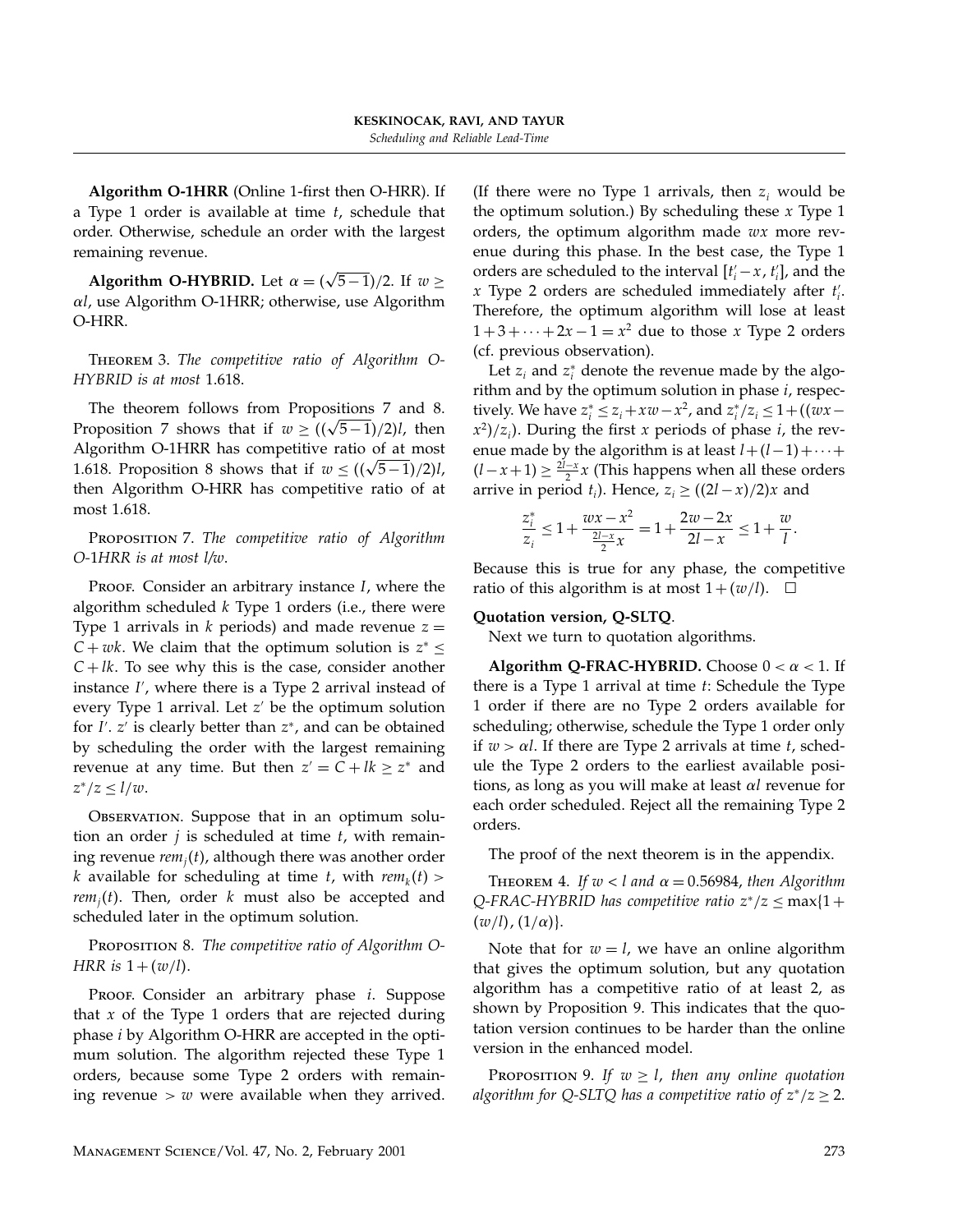We now turn to construct a good algorithm for Q-SLTQ. Here is the intuition. First, recall that  $w$  is the largest revenue we can make from a Type 1 order and  $l$  is the largest revenue we can make from a Type 2 order. If  $w \ge l$ , the revenue we can make from a Type 1 order can be arbitrarily larger than the revenue we can make from a Type 2 order. Also note that a Type 1 order is lost if it is not scheduled immediately at its arrival. Therefore, in the quotation version, it is crucial to leave some capacity free for possible future Type 1 arrivals, while we accept and quote lead times for Type 1 orders. As in the single type case, we will accept Type 2 orders only if they yield a certain fraction  $(\alpha)$  of the maximum possible revenue (*l* in this case) to reserve capacity for other Type 1 or Type 2 orders that may arrive at a later time (and bring more revenue). If we think of the next  $l$  time periods as our planning window, this means that we should keep the capacity of the last  $\alpha l$  periods free for future orders. However, due to the possible revenue difference between Type 1 and Type 2 orders, reserving capacity only in this fashion is not enough. Therefore, we also need to leave "gaps" (i.e., reserve capacity) between Type 2 orders while we quote lead times. These "gaps" may be filled later with Type 1 orders or high-revenue Type 2 orders. So, in our proposed algorithm Q-GAP, in addition to leaving the last  $\alpha l$  periods, we also leave  $\beta$  fraction of the first  $(1 - \alpha)$  periods in the planning window free while quoting lead times for Type 2 orders.

Algorithm Q-GAP. Choose  $0 \le \alpha \le \beta \le 0.5$ . If the machine is available, schedule a Type 1 order as soon as it arrives. Quote lead times for Type 2 orders leaving the machine free for at least  $\beta$  fraction of the time (as evenly as possible), if you will make at least  $\alpha l$ revenue for each order. If the machine is available and there are no new arrivals, "pull" the order with the earliest quoted due date (which must be Type 2) and process it.

Our analysis chooses the values of  $\alpha$  and  $\beta$  to optimize the worst case performance of the algorithm.

THEOREM 5. If  $\alpha = 0.4251$ , Algorithm Q-GAP has competitive ratio at most  $1/\alpha = 2.3524$  for unit-length orders.

PROOF. We first prove the theorem for  $l > 3$ . Consider an arbitrary phase  $i$ . By the definition of the phases and the choice of the algorithm, there are no arrivals in  $[t'_i, t_{i+1}]$ . If no Type 2 order is scheduled in that phase, then it consists of a single Type 1 order, and we have  $z_i^* = z_i$ .

If Type 2 orders are scheduled in phase  $i$ , let  $n_i$  be the number of Type 1 orders scheduled during the interval  $[t_i, t'_i]$ . Because we leave the machine free for at least  $\beta$  fraction of the time, and because a Type 2 order is "pulled" only if there is no Type 1 arrival (hence, increasing the free space), at least  $\beta$  fraction of all Type 1 arrivals are scheduled in a phase.

Consider the following two cases:

Case 1.  $t'_i - t_i - n_i < (1 - \alpha)(1 - \beta)l$ . This means that the number of Type 2 arrivals during this phase was  $t'_{i} - t_{i} - n_{i}$  (and all of them are scheduled), because otherwise the algorithm would schedule more Type 2 orders. Furthermore, the maximum number of Type 1 arrivals in this phase is  $(1/\beta)n_i$ , which is at most  $(t'_i$  –  $(t_i)$ , and hence  $n_i \leq (t'_i - t_i)\beta$ . So, we have

$$
z_i^* \le (t_i'-t_i-n_i)l+w\frac{1}{\beta}n_i \text{ and}
$$
  

$$
z_i \ge (t_i'-t_i-n_i)\alpha l+wn_i.
$$

Therefore,  $z_i^*/z_i \leq \max\left\{\frac{1}{\alpha},\frac{1}{\beta}\right\}$ . CASE 2.  $t'_i - t_i - n_i \geq (1 - \alpha)(1 - \beta)l$ ,  $z_i \geq \left(\frac{l(l+1)}{2} - \frac{\alpha l(\alpha l -1)}{2}\right)$  $(1-\beta)$  $+(t'_{i} - t_{i} - n_{i} - (1 - \alpha)(1 - \beta)l)\alpha l + w n_{i}.$ 

We claim that the first term of the right-hand side above denotes the minimum revenue made from the first  $(1-\alpha)(1-\beta)$ l Type 2 orders scheduled in phase i. The second term denotes the minimum revenue made from the remaining Type 2 orders. The last term denotes the revenue made from the Type 1 orders. After rearranging terms, we get

$$
z_i \ge (1 - \beta)(1 - \alpha)^2 \frac{l^2}{2} + (1 - \beta)(1 + \alpha) \frac{l}{2} + \alpha(t'_i - t_i - n_i)l + w n_i.
$$

Before computing an upper bound on  $z_i^*$ , again note that there are no arrivals in  $[t'_i, t_{i+1}]$ . Let  $\delta = \alpha + \beta - \alpha \beta$ .

$$
z_i^* \leq (t_i'-t_i-n_i)l+\frac{1}{\beta}wn_i+\frac{\delta l(\delta l+1)}{2}.
$$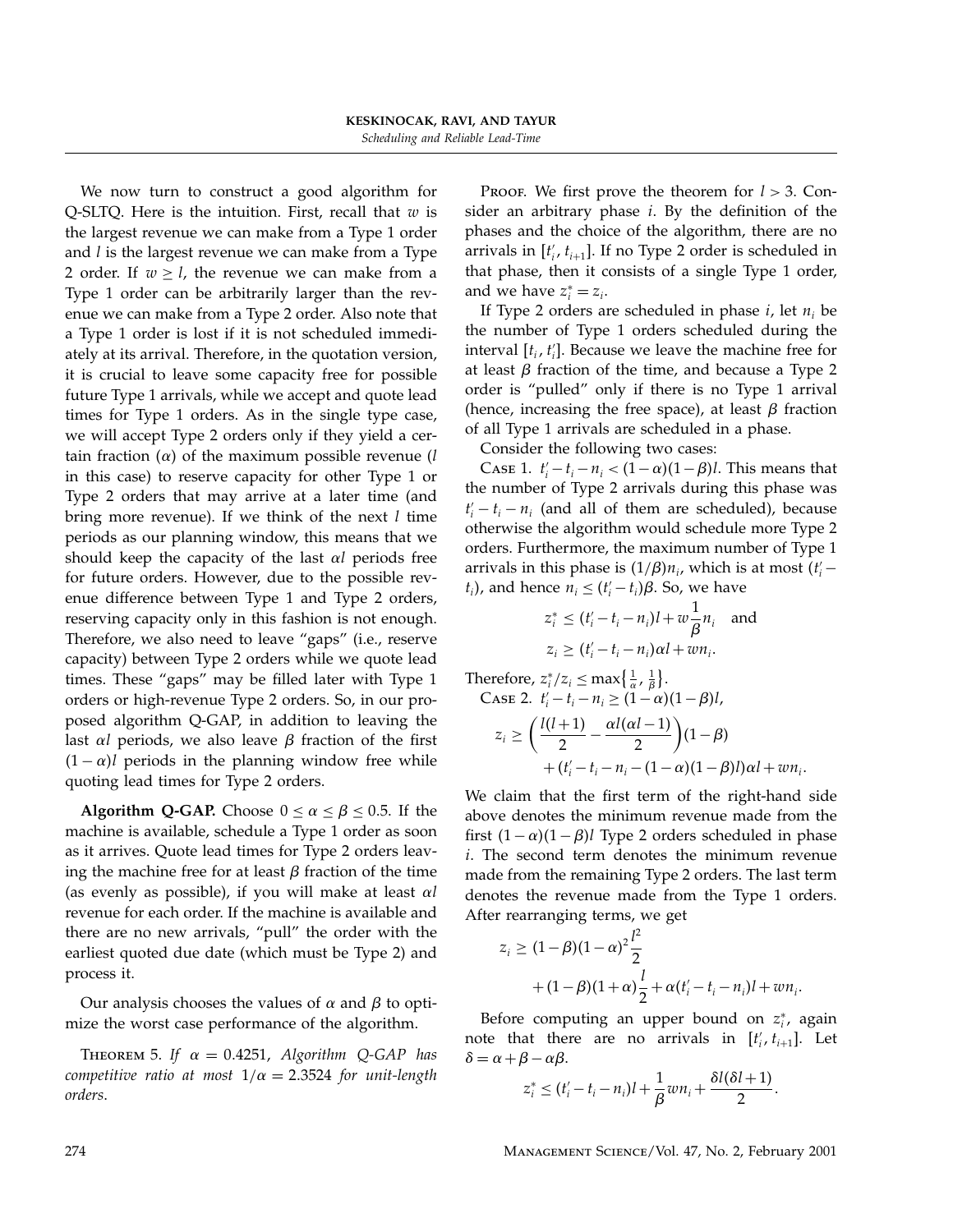The first two terms of the right-hand side give an upper bound on the maximum revenue one could make during the interval  $[t_i, t'_i]$ . The third term of the right-hand side is an upper bound on the maximum revenue one could make from Type 2 orders that were rejected by the algorithm but could be scheduled after  $t_i'$ . The algorithm rejected such orders that arrived in  $[t_i, t'_i]$ , if they had remaining revenue less than  $\alpha l$ . If we did not leave  $\beta$  fraction of the time free, and if we scheduled such an order after  $t_i'$ , we could make at most  $\alpha l + \beta(1-\alpha)l$ , which is equal to  $\delta l$  giving the third term. After rearranging terms, we get

$$
z_i^* \le \delta^2 \frac{l^2}{2} + \delta \frac{l}{2} + (t_i' - t_i - n_i)l + \frac{1}{\beta} w n_i
$$

and

$$
\frac{z_i^*}{z_i} \le \max\left\{\frac{\delta^2}{(1-\beta)(1-\alpha)^2}, \frac{\delta}{(1-\beta)(1+\alpha)}, \frac{1}{\alpha}, \frac{1}{\beta}\right\}.
$$

If we choose  $\alpha = \beta$  and solve for  $\delta^2/((1-\beta)(1-\alpha)^2)$  =  $1/\alpha$ , we get  $\alpha = 0.4251$ .

For  $\alpha = 0.4251$ ,  $z_i^*/z_i \leq 1/\alpha$  in any phase *i*, and the competitive ratio of this algorithm is at most  $1/\alpha =$ 23524.

Now we do the analysis for  $l \leq 3$  and  $\alpha = 0.4251$ . If there is no Type 1 arrival, but there are Type 2 arrivals in a given period, the revenue made by the algorithm in that time period is l. The maximum revenue one could make from the orders that arrived in that time period is  $l(l + 1)/2$ . If there is a Type 1 arrival in a given period, the revenue made by the algorithm is  $w$ , whereas the maximum revenue one could make from the orders that arrived in that time period is  $w + l(l-1)/2$ . Since  $w \geq l$ , we have  $z_i^*/z_i \leq \max\{l+1\}$ 1)/2, 1 +  $(l-1)/2$ } ≤ 2 for  $l \le 3$ . □

We created an example where the ratio  $z^*/z$  goes to  $1/((1 - \alpha^2)(1 - \alpha))$  (which is equal to 2.1231 for  $\alpha = 0.4251$ ), which shows that the analysis of this algorithm is almost tight.

Next we turn to  $p > 1$ . First, we show a lower bound for the competitive ratio of any online algorithm. This same lower bound can be used for any quotation algorithm as well.

PROPOSITION 10. Any online algorithm with  $p > 1$  has a competitive ratio of at least  $\max{\{\sqrt{2}, w/l\}}$ .

Next, we show that the performance of Q-FRAC is within a constant of this lower bound. The proof of Theorem 6 is similar to the proof of Theorem 4.

Theorem 6. Algorithm Q-FRAC has a competitive ratio of at most max $\{2, 1.75488(w/l)\}\$  with  $p > 1$ .

# 4. Delayed Quotation Problems

In terms of decision making, the online and quotation versions consider two extremes. In this section we consider the delayed quotation problem (D-SLTQ), which generalizes Q-SLTQ by allowing a waiting time  $q_i$  for decision making, such that  $0 \leq q_i < l_i$  (for a type i order). Interestingly, an emerging topic of interest within the computer science community is the study of online models with a "look ahead" feature, which parallels the delayed quotation feature of our model (Keskinocak 1998).

We have at least two options on how we think a customer behaves in this setting.

• No change in the revenue function. The first option is that the revenue function remains the same, i.e., revenue is lost for every unit of time an order waits before its processing starts.

• The revenue function is more lenient. In this case, if the quoted lead time is less than  $q_i$ , then the full revenue is obtained. Decisions have to be made within  $q_i$  time periods, but revenues start to decrease only if the quoted lead time is longer than  $q_i$ . Furthermore the availability interval is now  $q_i + l_i$ , i.e., longer by  $q_i$ units. One such revenue function is the following:

$$
R'_{i}(d) = \begin{cases} w_{i}(l_{i} - \max\{0, \\ d - q_{i}\}) & \text{if } d < l_{i} + q_{i} \ i = 1, 2 \\ 0 & \text{otherwise.} \end{cases}
$$
 (2)

In both of these delayed quotation models, without loss of generality we can assume that  $q = (1 - \delta)(l-1)$ for some  $0 \le \delta \le 1$ . If  $q = l - 1$  ( $\delta = 0$ ), D-SLTQ with revenue function R reduces to the standard online scheduling problem O-SLTQ. If  $q = 0$  ( $\delta = 1$ ), then D-SLTQ is equivalent to the immediate quotation model Q-SLTQ.

First, let us consider D-SLTQ for our basic model with a single type of customer. To quantify the impact of delaying the quotation decision on performance, we first design a new algorithm, Q-HRR, which is a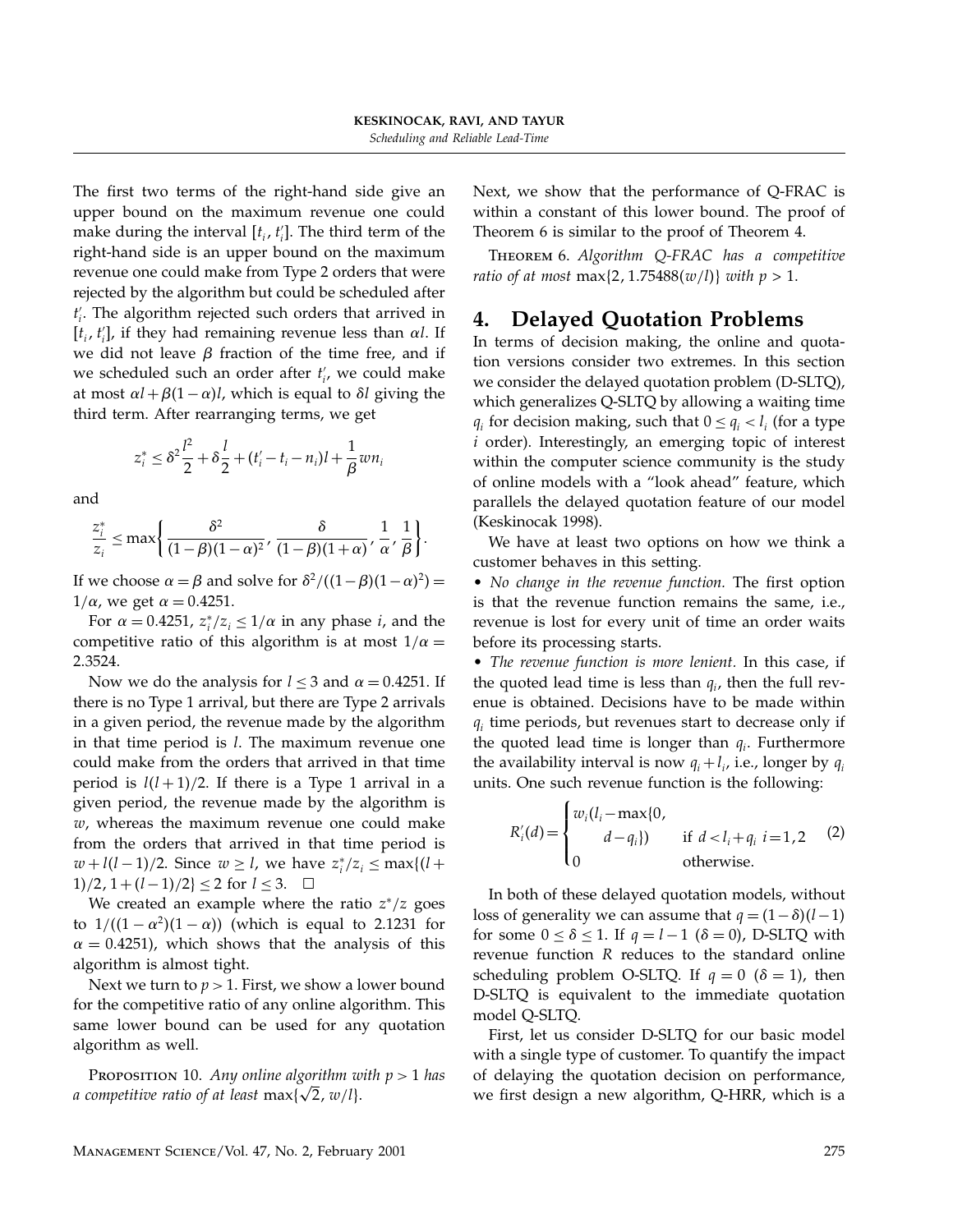modified version of O-HRR. Theorem 7 shows that by using Algorithms Q-FRAC and Q-HRR together, we can obtain an increase in the revenues as  $q$  increases.

Algorithm Q-HRR (Quotation version of O-HRR). At time t, from the set of orders available for scheduling, choose the one with the largest remaining revenue and process. Reject all the orders with remaining revenue  $\leq \delta l$ . (These are the orders whose quotation time is over.)

Theorem 7. Consider D-SLTQ in the basic model with unit-length orders and let  $q = (1 - \delta)(l - 1)$ . There is an online quotation algorithm with competitive ratio at most  $min{1.618, 1/(1 - \delta^2)}.$ 

PROOF. Let  $\sigma$  denote the schedule generated by Algorithm Q-HRR. Again, we do the analysis by dividing  $\sigma$  into phases. Phase *i* starts at time  $t_i$ , if the following conditions hold:

1. An order is scheduled to time  $t_i$  and the arrival time of that order is also  $t_i$ .

2. There are no orders waiting for quotation at time  $t_i$ .

Let  $t_i'$  be the start time of the last order scheduled in phase i.

Note that the machine will always be busy during the interval  $[t_i, t'_i]$ . Let  $z_i^*$  be the maximum revenue one could make from the orders that arrived during phase  $i$  and  $z_i$  be the revenue made by the algorithm. Now, consider the following two cases:

CASE 1.  $t'_i - t_i < (1 - \delta)l$ . This means that the number of arrivals in this phase was exactly  $t'_{i} - t_{i}$  (and all of them are scheduled). Hence,  $z_i^* = z_i$  in this phase.

Case 2.  $t'_i - t_i \ge (1 - \delta)l$  In this case we made the maximum possible revenue, except possibly losing  $\delta l$ orders at the end of the phase. The minimum revenue we made during this phase is

$$
z_i \geq \frac{l(l+1)}{2} - \frac{\delta l(\delta l -1)}{2}
$$

and we lost at most

$$
\frac{\delta l(\delta l-1)}{2}.
$$

Therefore,

and

$$
z_i^* \le z_i + \frac{\delta l(\delta l - 1)}{2}
$$

$$
\frac{z^*}{z} \le \frac{l^2 + l}{(1 - \delta^2)l^2 + (1 + \delta)l} \le \frac{1}{1 - \delta^2}.
$$

The ratio decreases, as  $\delta$  decreases, i.e., as q increases. If  $\delta \leq 0.618$ , then Algorithm Q-HRR gives  $z^*/z \leq 1.618$ . So, one can use Algorithm Q-FRAC for  $\delta > 0.618$ , and Algorithm Q-HRR for  $\delta \leq 0.618$ .  $\Box$ 

The result of Theorem 7 quantifies the increase in revenues, as the waiting time  $q = (1 - \delta)(l - 1)$ increases. For  $\delta \leq 0.618$ , we are able to show that revenues increase quadratically as the waiting time increases linearly. One can compare the revenue increase with the "cost" of asking a customer to wait for a quote, and decide whether it is worth delaying the decision.

The following two results show how delayed quotation impacts the revenues for the second revenue function  $R'$  in the enhanced model. In this case, we observe that there is a sharp decrease in the worst-case performance guarantees, once the waiting time exceeds a threshold of  $q = p - 1$ .

First, we show that if  $q_i \leq p-1$  for one of the types, then delaying the quotation decision does not improve the worst-case performance.

PROPOSITION 11. If  $q_i < p-1$  for some i, then w/l is a lower bound on the competitive ratio of any quotation algorithm for the enhanced model with revenue function R .

Proof. Consider an instance where  $l_1 = l_2 = 1$ ,  $q_1$  <  $p-1$ , and  $q_2 = p$ . At time 0, the machine is idle and a Type 2 order arrives. Any online algorithm has two options, either it will reject the order, or it will accept it and start processing it at some time  $t < p+1$ . (The decisions can be made within  $p$  time units.) If the algorithm rejects the order, another Type 2 order will arrive at time  $p$ , and the Type 2 orders will continue to arrive every  $p$  time periods, as long as the algorithm rejects them. If the algorithm does not accept any of these Type 2 orders, we have  $z = 0$  and  $z^* = t/p$ at time  $t$ . If the algorithm decides to accept a Type 2 order that arrived at time  $t$ , it will start processing that order at time  $t' < t + p$  and no more Type 2 orders will arrive. Then, at time  $t' + 1$  a Type 1 order will arrive. In this case, since the machine is busy for the next  $p-1$  time periods, this Type 1 order is lost and we have  $z = 1$  and  $z^* = t/p + w$ .  $\Box$ 

A similar lower bound can be shown for revenue function R.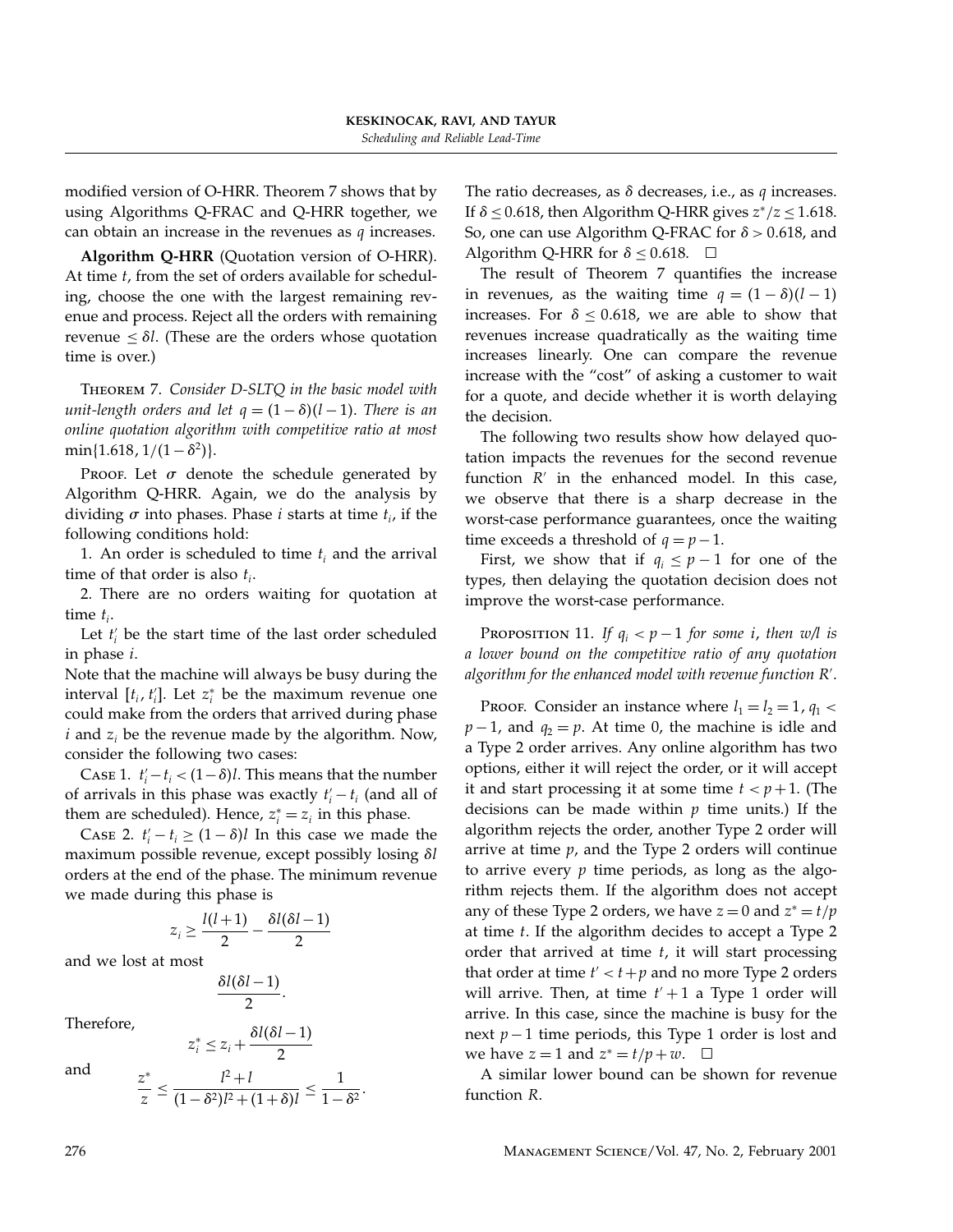Next, we consider a modified version of Algorithm Q-GAP.

Algorithm Q-LONG-GAP. Choose  $0 \le \alpha$ ,  $\beta \le 0.5$ . Schedule a Type 1 order to the earliest available position. Quote lead times for Type 2 orders based on the following conditions:

1. Leave the machine free for  $p$  period long intervals, for at least  $\beta$  fraction of the time (as evenly as possible).

2. If the revenue you will make from a Type 2 order is less than  $\alpha l$ , reject that order. If the machine is available and there are no new arrivals, "pull" the order with the earliest quoted due date (which must be Type 2) and process it.

The following result shows that once the decisions can be delayed longer than a threshold of  $p-1$ , revenues increase significantly as the competitive ratios decrease sharply to a constant.

THEOREM 8. If  $q_1 = q_2 = p-1$ ,  $l_1 = 1$ , and  $\alpha = 0.4251$ , then Algorithm Q-LONG-GAP has a competitive ratio of at most  $1/\alpha$  for revenue function R'.

The proof of Theorem 8 is similar to the proof of Theorem 5.

In summary, we see that delaying the decision can be beneficial, although the benefit may be monotone in some cases, and a threshold type for others.

# 5. Conclusion

Motivated by real applications, we considered the problem of scheduling and lead-time quotation when revenues are decreasing with lead times and the orders have an availability interval. We studied, for a basic model and an enhanced model, four versions— F-SLTQ, O-SLTQ, Q-SLTQ, and D-SLTQ—that differ in what information is known and when decisions have to be made. We have provided complexity results for the offline case, and competitive analyses for the online cases. Several useful qualitative insights about the relative difficulty of the versions leads to improved managerial decision making about when to collect more information and when to delay a quotation decision. The insights have been used as part of real-world implementations of accurate lead-time quotation; see Tayur (1998) for an example.

Our approach for measuring the performance of online algorithms was to use competitive analysis, in which the performance of an online algorithm is compared with the performance of an optimum offline algorithm, which knows the input sequence in advance. Although competitive analysis allows us to obtain theoretical bounds on the "worst-case" performance of online algorithms, this approach so far has not had much impact on the development of real systems. One reason is that (in practice) the orders in the near future are at least partially predictable, but competitive analysis assumes that an online algorithm has no information about the future. Another reason is that in practice the probability that a problem instance will cause an online algorithm to realize its worstcase performance may be very small. For example, in the SLTQ context it is very unlikely that a group of clients will select the release times and the lead times in order to frustrate the decision marker. However, to have a good competitive ratio an online algorithm still has to be designed to perform well in such worst possible instances. Despite its limitations, we believe that this approach is a good alternative and complements other existing methods (such as queueing) widely used within our community.

Future research considers computational testing to find average-case performance of the algorithms as well as study randomized algorithms. The study of a general case that includes nonequal processing times with  $m > 2$  types is also underway.

## Appendix

PROOF OF THEOREM 4. The proof is similar to the proof of Theorem 1. In every phase, at most one Type 1 order is scheduled. If a phase consists of Type 1 orders only, then it has exactly one order in it. In that case, we have  $z_i^* = z_i$ .

If at least one Type 2 order is scheduled in a phase  $i$ , we consider two cases:

CASE 1.  $t'_{i} - t_{i} \leq (1 - \alpha)l$ . In this case, we can have at most  $k =$  $t'_{i} - t_{i}$  Type 2 arrivals during the interval  $[t_{i}, t_{i+1})$ . All the Type 2 orders that arrived in this time interval are accepted and scheduled in the order of nondecreasing arrival times. If there were no Type 1 arrivals during this period, this would be the optimum solution (this can be shown by a simple interchange argument). However, there may be some Type 1 orders, which are rejected due to the Type 2 orders scheduled consecutively by the algorithm. Consider an instance  $I'$  with the same Type 2 arrivals as in this phase, but also with a Type 1 arrival in each period. Let  $z'$  be the optimum solution for that instance. Clearly,  $z' \geq z_i^*$ . If the optimum algorithm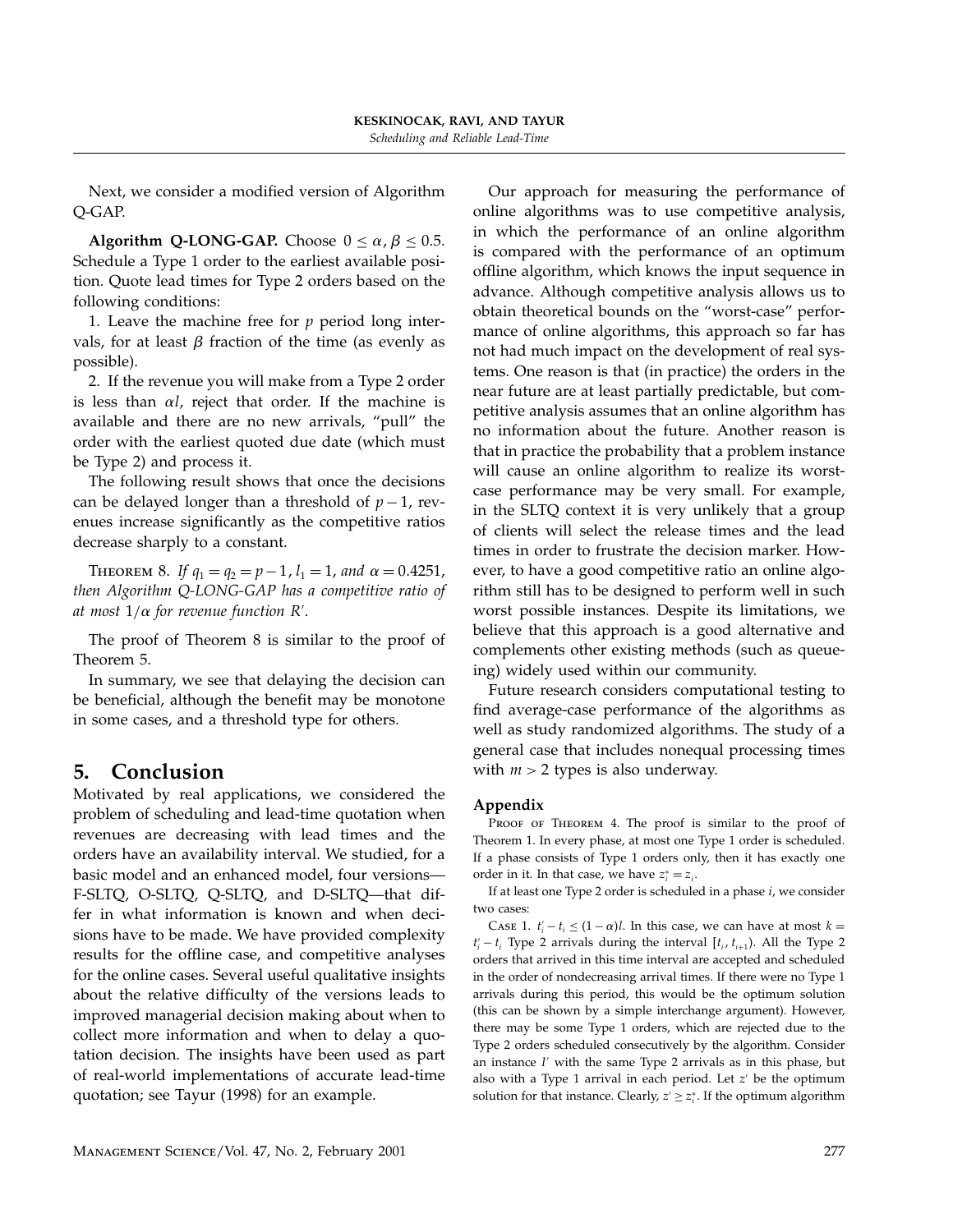accepts x of those Type 1 orders I', then it will make an extra  $wx$ revenue. As before, the optimum algorithm will lose at least  $1+3+$  $\cdots + 2x - 1 = x^2$  due to those x Type 2 orders. (This lower bound is attained if all of the x Type 1 orders are consecutively scheduled in the interval  $[t_i - x, t_i]$ , which minimizes the revenue loss due to the delayed Type 2 orders.)  $x \leq k$ , since there are k periods. We have  $z_i^* \leq z' \leq z_i + wx - x^2$  and

$$
z_i \ge l + (l-1) + \dots + (l-k+1) \ge lk - \frac{k^2}{2} \ge lx - \frac{x^2}{2}.
$$

Hence,  $z_i^*/z_i \leq 1 + (w/l)$ .

CASE 2.  $t'_{i} - t_{i} > (1 - \alpha)l$ . By the choice of the algorithm, we cannot have any Type 2 arrivals between  $t'_{i}$  –  $(1-\alpha)l$  and  $t_{i+1}$ . Furthermore, we cannot have any Type 1 arrivals between  $t_i'$  and  $t_{i+1}$ . By the definition of the phases, only the first order in  $B_i$  may be a Type 1 order, and all the other orders must be Type 2 orders.

If the first order is a Type 1 order, the revenue (denoted by  $z_i$ ) we will get for this time interval will be at least

$$
z_i \geq w + \frac{l(l-1)}{2} - \frac{\alpha l(\alpha l - 1)}{2} + \alpha l(t'_i - t_i - (1 - \alpha)l).
$$

For the first order, which is of Type 1, we get revenue  $w$ ; for the following  $(1-\alpha)l-1$  orders, which must be of Type 2, we get revenue at least

$$
\frac{l(l-1)}{2}-\frac{\alpha l(\alpha l-1)}{2};
$$

finally, for each of the remaining orders, we get revenue at least  $\alpha$ l, which gives us the last term of the above right-hand side. Since  $w \ge \alpha l$  by the choice of the algorithm, we have

$$
z_i \geq \frac{(1-\alpha)^2}{2}l^2 + \frac{(3\alpha-1)}{2}l + \alpha l(t'_i - t_i).
$$

If all the orders in  $B_i$  are Type 2 orders, then the revenue we will get for this time interval will be at least

$$
z_i \geq \frac{l(l+1)}{2} - \frac{\alpha l(\alpha l - 1)}{2} + \alpha l(t'_i - t_i - (1 - \alpha)l).
$$

The first two terms of the right-hand side above give us a lower bound for the revenue of the first  $(1 - \alpha)$  orders scheduled in  $B_{i}$ , and the last term gives a lower bound for the revenue of the remaining orders. By rearranging terms, we have

$$
z_i \geq \frac{(1-\alpha)^2}{2}l^2 + \frac{(1+\alpha)}{2}l + \alpha l(t'_i - t_i).
$$

The maximum revenue is

$$
z_i^* \leq l(t_i'-t_i)+\frac{\alpha l(\alpha l-1)}{2}.
$$

During  $[t_i, t'_i]$ , the maximum revenue one can get is  $l(t'_i - t_i)$ , hence the first term of the right-hand side above. Since there are no Type 2 arrivals between  $t'_{i}$  –  $(1-\alpha)l$  and  $t_{i+1}$ , and no Type 1 arrivals between  $t_i'$  and  $t_{i+1}$ , the maximum revenue one can get between  $t_i'$ and  $t_{i+1}$  is

$$
\frac{\alpha l(\alpha l-1)}{2},
$$

which is the second term of the right-hand side above. By rearranging terms, we have

$$
z^* \leq l(t'_i - t_i) + \frac{\alpha^2}{2}l^2 - \frac{\alpha}{2}l.
$$

If we choose  $\alpha = 0.56984$ , then for the interval  $[t_i, t_{i+1})$ , the ratio  $z^*/z$  is at most  $1/\alpha$ .  $\Box$ 

#### References

- Arkin, E.M., E.B. Silverberg. 1987. Scheduling jobs with fixed start and end times. Discrete Appl. Math. 18 1–8.
- K.R. Baker. 1984. Sequencing rules and due-date assignments in a job shop. Management Sci. 30(4) 1093–1104.
	- , J.W.M. Bertrand. 1981. A comparison of due-date selection rules. AIIE Trans. 13(2) 123–131.
	- -, 1982. A dynamic priority rule for scheduling against due-dates. J. Oper. Manangement 3(1) 37–42.
- Bertrand, J.W.M. 1983. The effect of workload dependent due-dates on job shop performance. Management Sci. 29(7) 799–816.
- Bookbinder, J.H., A.I. Noor. 1985. Setting job-shop due-dates with service-level constraints. J. Oper. Res. Soc. 36(11) 1017-1026.
- Borodin, A., R. El-Yaniv. 1998. Online Computation and Competitive Analysis. Cambridge University Press, U.K.
- Chand, S., D. Chhajed. 1992. A single machine model for determination of optimal due dates and sequence. Oper. Res. 40(3) 596–602.
- Cheng T.C.E. 1984. Optimal due-date determination and sequencing of n jobs on a single machine. J. Oper. Res. Soc. 35(5) 433–437.
- , M.C. Gupta. 1989. Survey of scheduling research involving due date determination decisions. Eur. J. Oper. Res. 38 156–166.
- Conway, R.W. 1965. Priority dispatching and job lateness in a job shop. J. Indust. Eng. 16(4) 228–237.
- Duenyas, I. 1995. Single facility due date setting with multiple customer classes. Management Sci. 41(4) 608–619.
- Elion, S., I.G. Chowdhury. 1976. Due dates in job shop scheduling. Internat. J. Production Res. 14(2) 223–237.
- Faigle, U., W.M. Nawijn. 1994. Note on scheduling intervals on-line. Discrete Appl. Math. 58 13–17.
- Graham, R.L., E.L. Lawler, J.K. Lenstra, A.H. G. Rinnooy Kan. 1979. Optimization and approximation in deterministic sequencing and scheduling: A survey. Ann. Discrete Math. (5) 287–326.
- Hall, L., D.B. Shmoys, J. Wein. 1996. Scheduling to minimize average completion time: Off-line and online algorithms. Proc. 7th ACM-SIAM Sympos. Discrete Algorithms 142–151.
- Hall, N.G., M.J. Magazine. 1994. Maximizing the value of a space mission. Eur. J. Oper. Res. 78 224–241.
- Handfield, Robert B., Ernest L. Nichols, Jr. 1999. Introduction to Supply Chain Management. Prentice Hall, NJ.
- Hoogeveen, J.A., A.P.A. Vestjens. 1996. Optimal on-line algorithms for single machine scheduling. Proc. Fifth Conf. Integer Programming and Combinatorial Optim. 404–414y.